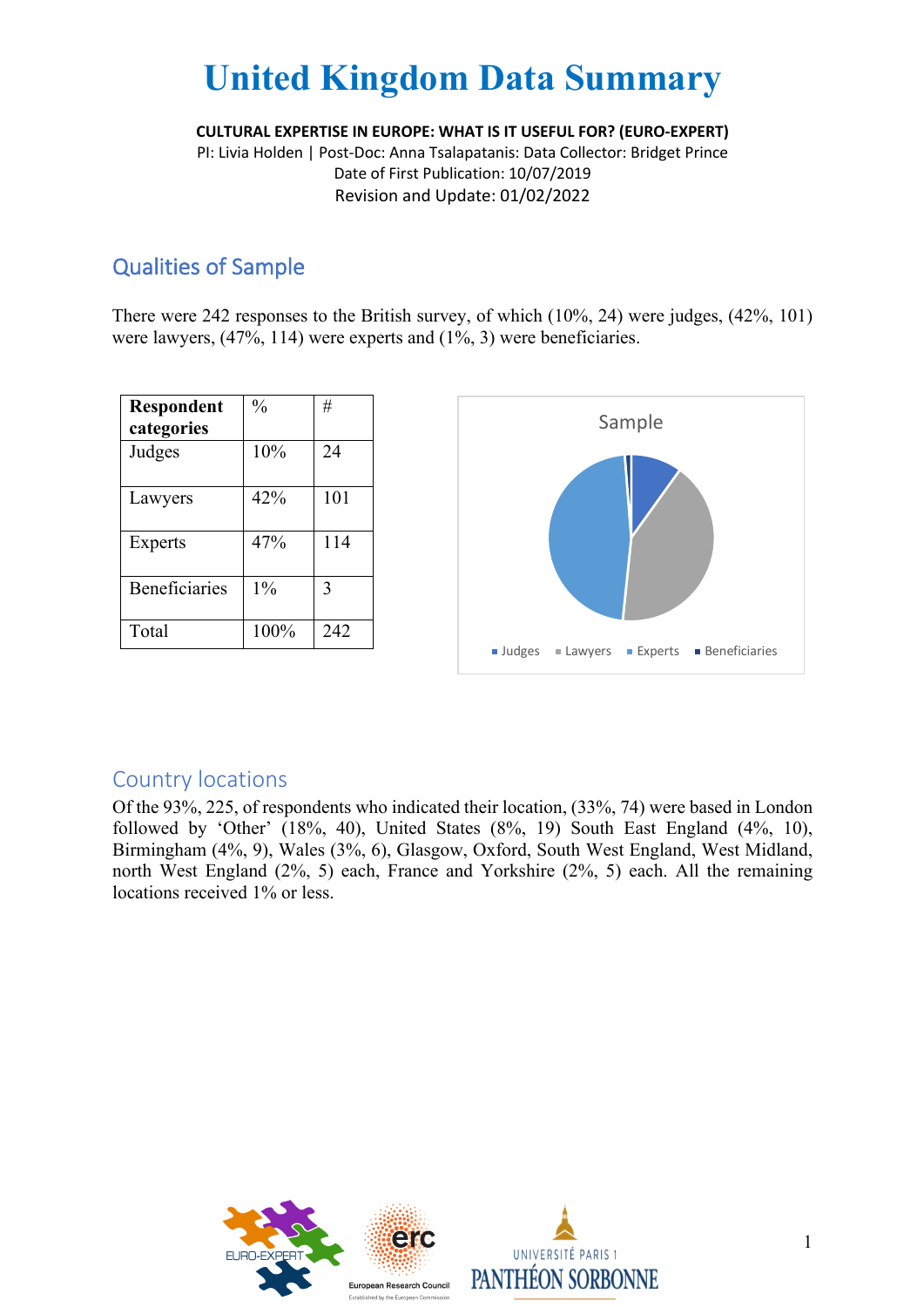**CULTURAL EXPERTISE IN EUROPE: WHAT IS IT USEFUL FOR? (EURO-EXPERT)**

PI: Livia Holden | Post-Doc: Anna Tsalapatanis: Data Collector: Bridget Prince Date of First Publication: 10/07/2019 Revision and Update: 01/02/2022

| Country              | $\frac{0}{0}$ | #                       |
|----------------------|---------------|-------------------------|
| locations            |               |                         |
| London               | 33%           | 74                      |
| <b>United States</b> | 8%            | 19                      |
| <b>South East</b>    | 4%            | 10                      |
| England              |               |                         |
| Birmingham           | 4%            | 9                       |
| Wales                | 3%            | 6                       |
| Glasgow              | 2%            | $\overline{\mathbf{5}}$ |
| Oxford               | 2%            | 5                       |
| South West           | 2%            | 5                       |
| England              |               |                         |
| West Midlands        | 2%            | 5                       |
| North West           | 2%            | 5                       |
| England              |               |                         |
| France               | 2%            | 4                       |
| Yorkshire            | 2%            | $\overline{4}$          |
| <b>Brighton</b>      | $1\%$         | 3                       |
| Edinburgh            | $1\%$         | 3                       |
| Germany              | $1\%$         | 3                       |
| Liverpool            | $1\%$         | $\overline{\mathbf{3}}$ |
| Spain                | $1\%$         | 3                       |
| South Asia           | $1\%$         | $\overline{3}$          |
| Africa               | $1\%$         | $\overline{c}$          |
| Copenhagen           | $1\%$         | $\overline{c}$          |
| East Africa          | $1\%$         | $\overline{c}$          |
| Italy                | $1\%$         | $\overline{c}$          |
| Iran                 | $1\%$         | $\overline{2}$          |
| Manchester           | $1\%$         | $\overline{c}$          |
| Nigeria              | $1\%$         | $\overline{c}$          |
| Sudan                | $1\%$         | $\overline{c}$          |
| Other                | 18%           | 40                      |
| Total                | 100%          | 225                     |





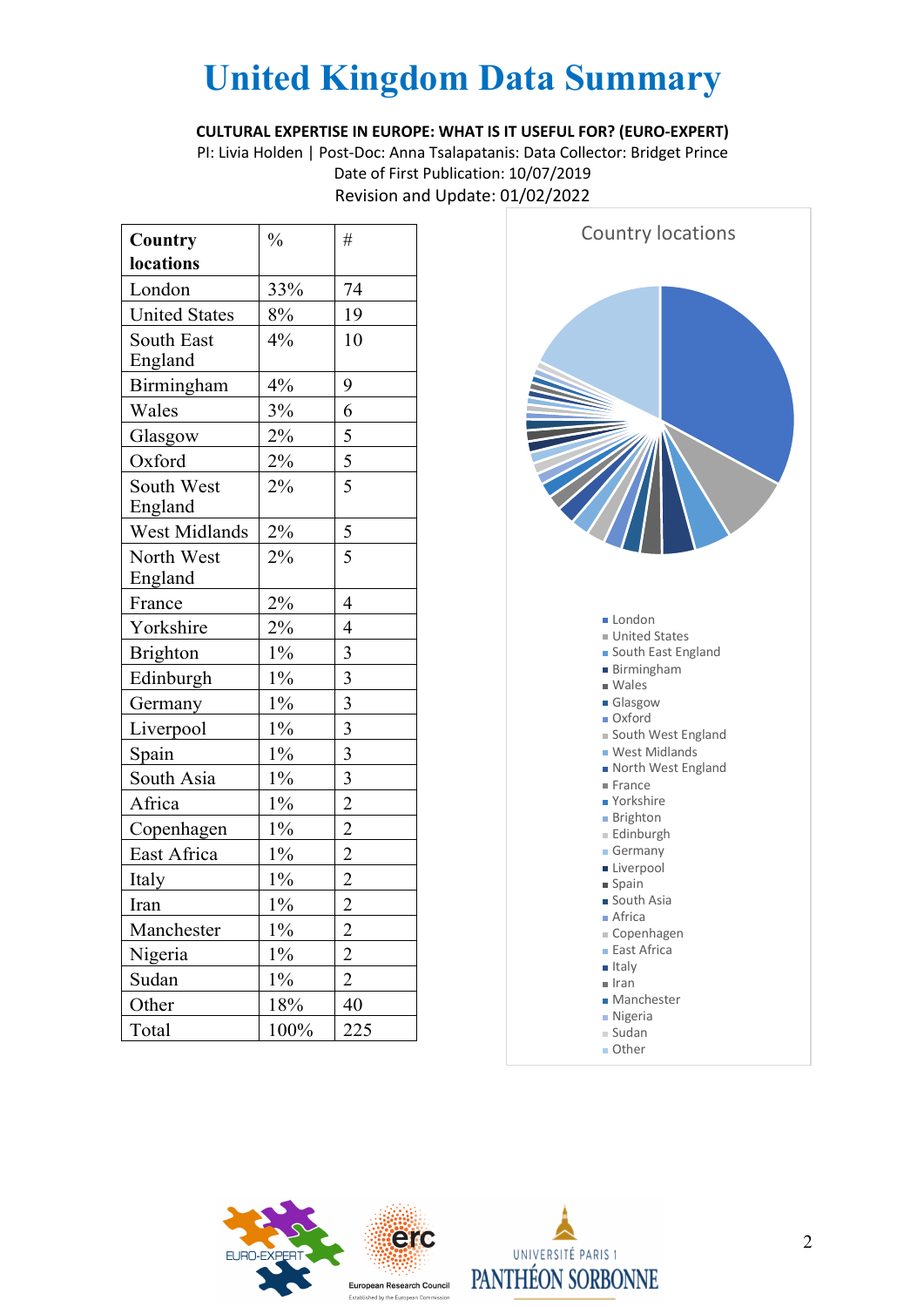**CULTURAL EXPERTISE IN EUROPE: WHAT IS IT USEFUL FOR? (EURO-EXPERT)**

PI: Livia Holden | Post-Doc: Anna Tsalapatanis: Data Collector: Bridget Prince Date of First Publication: 10/07/2019 Revision and Update: 01/02/2022

#### Judges

The most common degree of jurisdiction for Judges was 'Middle Judiciary' (79%, 15), followed by 'Other' (11%. 2) then 'Lower Judiciary' and 'Upper Judiciary' (5%, 2) each.

| Degree of<br><b>Jurisdiction</b> | $\frac{0}{0}$ | #  |
|----------------------------------|---------------|----|
| Middle judiciary                 | 79%           | 15 |
| Other                            | 11%           | 2  |
| Lower judiciary                  | 5%            | 1  |
| Upper judiciary                  | 5%            | 1  |
| Total                            | 100%          | 19 |



The most common area of jurisdiction was 'Criminal law' (30%, 10) followed by 'Family law' (24%, 8), 'Civil law' (21%, 7), 'Other' (18%, 6), with 'Asylum/Migration Law and Constitutional Law accounting' for (6%, 2).

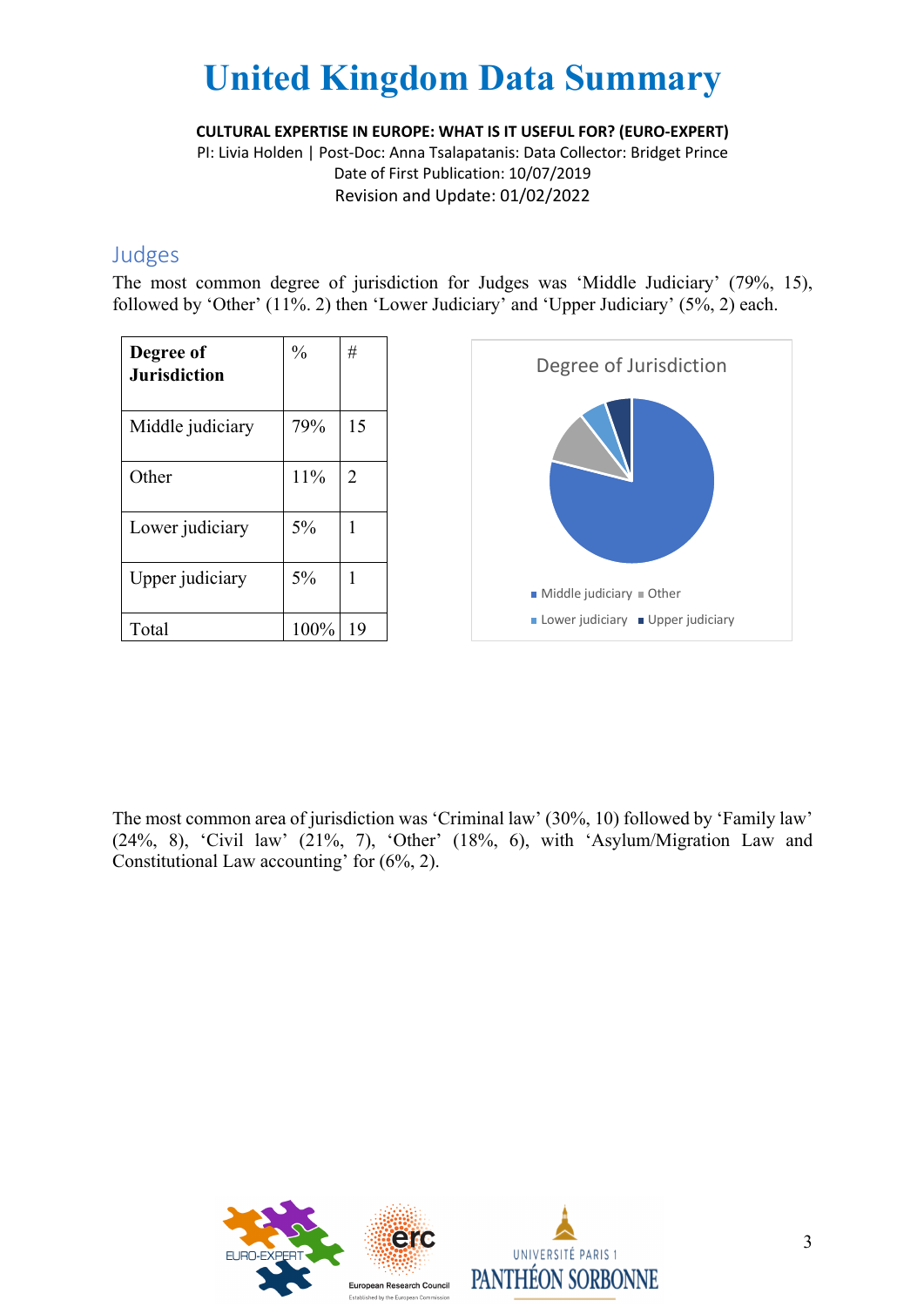#### **CULTURAL EXPERTISE IN EUROPE: WHAT IS IT USEFUL FOR? (EURO-EXPERT)**

PI: Livia Holden | Post-Doc: Anna Tsalapatanis: Data Collector: Bridget Prince Date of First Publication: 10/07/2019 Revision and Update: 01/02/2022

| <b>Area of Jurisdiction</b> | $\frac{0}{0}$ | #  |
|-----------------------------|---------------|----|
| Criminal law                | 30%           | 10 |
| Family law                  | 24%           | 8  |
| Civil law                   | 21%           |    |
| Other                       | 18%           | 6  |
| Asylum/Migration Law        | 6%            | 2  |
| Total                       | 100%          | 33 |



#### Lawyers

More than half of the responding Lawyers indicated that they were 'Senior' (51%, 47) followed by 'Mid-career' (36%, 33), and 'Junior' (13%, 12).

| <b>Career Stage</b> | $\frac{0}{0}$ | #  |
|---------------------|---------------|----|
| Mid-career          | 36%           | 33 |
| Senior              | 51%           | 47 |
| Junior              | 13%           | 12 |
| Total               | 100%          | 92 |



For the areas of law practiced, 'Immigration Law' (23%, 57) was the most common, followed by 'Refugee and Asylum Law' (16%, 38), 'Administrative Law' (12%, 30), 'Criminal Law' (8%, 20), and 'International Human Rights Law' (8%, 19), with all the remaining areas accounting for 5% or less.

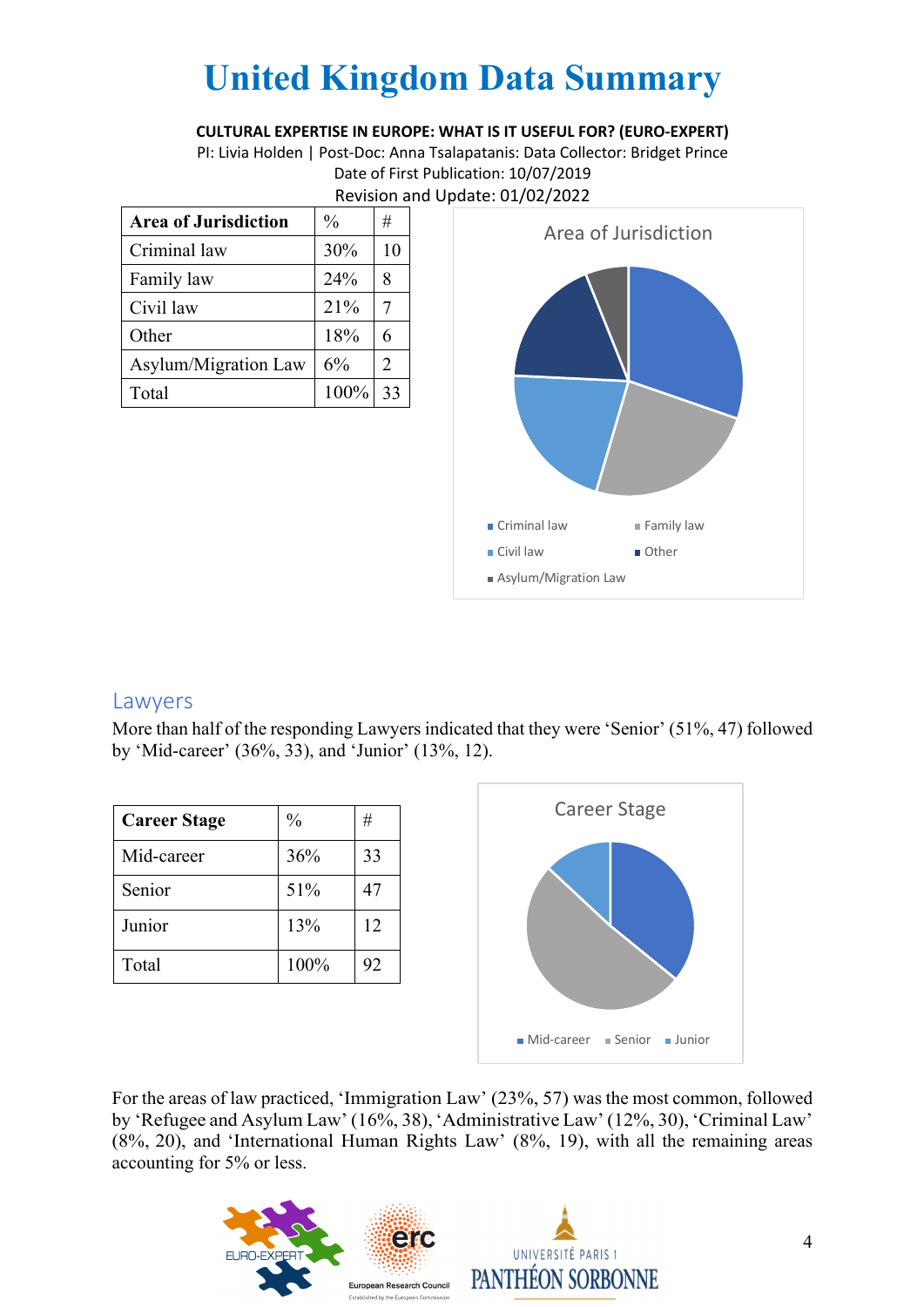#### **CULTURAL EXPERTISE IN EUROPE: WHAT IS IT USEFUL FOR? (EURO-EXPERT)**

PI: Livia Holden | Post-Doc: Anna Tsalapatanis: Data Collector: Bridget Prince Date of First Publication: 10/07/2019 Revision and Update: 01/02/2022

| <b>Areas of Law</b>         | $\frac{0}{0}$ | #              |
|-----------------------------|---------------|----------------|
|                             |               |                |
| Immigration law             | 23%           | 57             |
| Refugee and asylum law      | 16%           | 38             |
| Administrative law          | 12%           | 30             |
| Criminal law                | 8%            | 20             |
| International human rights  | 8%            | 19             |
| law                         |               |                |
| European law                | 5%            | 13             |
| Family law                  | 5%            | 13             |
| Constitutional law          | 5%            | 12             |
| Other                       | 4%            | 10             |
| Business and commercial     | 2%            | 5              |
| law                         |               |                |
| Contracts and obligations   | 2%            | 5              |
| Labour law                  | $2\%$         | 5              |
| Private international law   | 2%            | $\overline{4}$ |
| Banking, bankruptcy, and    | $1\%$         | 3              |
| insolvency law              |               |                |
| Environmental law           | $1\%$         | $\overline{2}$ |
| Health law                  | $1\%$         | $\overline{2}$ |
| Inheritance law             | $1\%$         | $\overline{c}$ |
| Financial law               | $0\%$         | $\mathbf{1}$   |
| Intellectual and patent law | $0\%$         | 1              |
| Medical and bio law         | $0\%$         | $\mathbf{1}$   |
| Property law                | $0\%$         | 1              |
| Total                       | 100%          | 244            |



- **Immigration law**
- Refugee and asylum law
- Administrative law
- Criminal law
- International human rights law
- **European law**
- **Family law**
- Constitutional law
- Other
- Business and commercial law
- Contracts and obligations
- **Labour law**
- **Private international law**
- Banking, bankruptcy, and insolvency law
- Environmental law
- **Health law**
- Inheritance law
- **Financial law**
- Intellectual and patent law
- Medical and bio law
- **Property law**



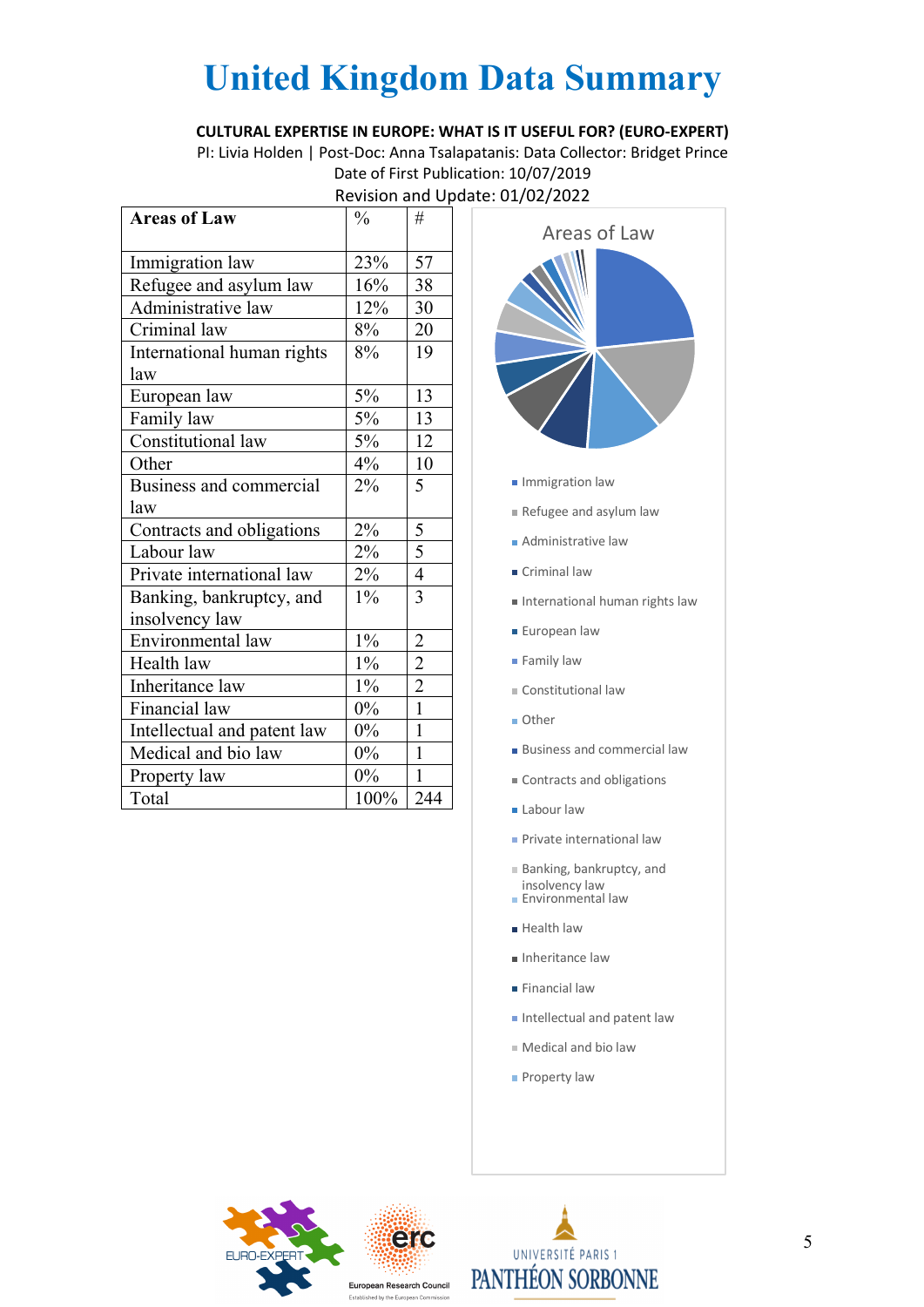**CULTURAL EXPERTISE IN EUROPE: WHAT IS IT USEFUL FOR? (EURO-EXPERT)**

PI: Livia Holden | Post-Doc: Anna Tsalapatanis: Data Collector: Bridget Prince Date of First Publication: 10/07/2019 Revision and Update: 01/02/2022

#### Experts

The most common expert type was 'Expert Witness' (78%, 86) followed by 'Other' (16%, 18), 'Cultural mediator' (5%, 5), and 'Translator/interpreter' (1%, 1).

| <b>Expert Type</b>     | $\frac{0}{0}$ | #  |
|------------------------|---------------|----|
| <b>Expert Witness</b>  | 78%           | 86 |
| Other                  | 16%           | 18 |
| Cultural mediator      | $5\%$         | 5  |
| Translator/interpreter | $1\%$         |    |
| Total                  | 100%          |    |



The most common response to the question regarding area of specialisation was 'Sub-Saharan Africa' (32%,41) followed by 'Other' (18%, 24), the 'Middle East' (15%, 20), 'South Asia' (11%, 14), 'North Africa' (8%, 11), 'Minority/Indigenous Populations', (6%, 8), with all other areas receiving 5% or less.

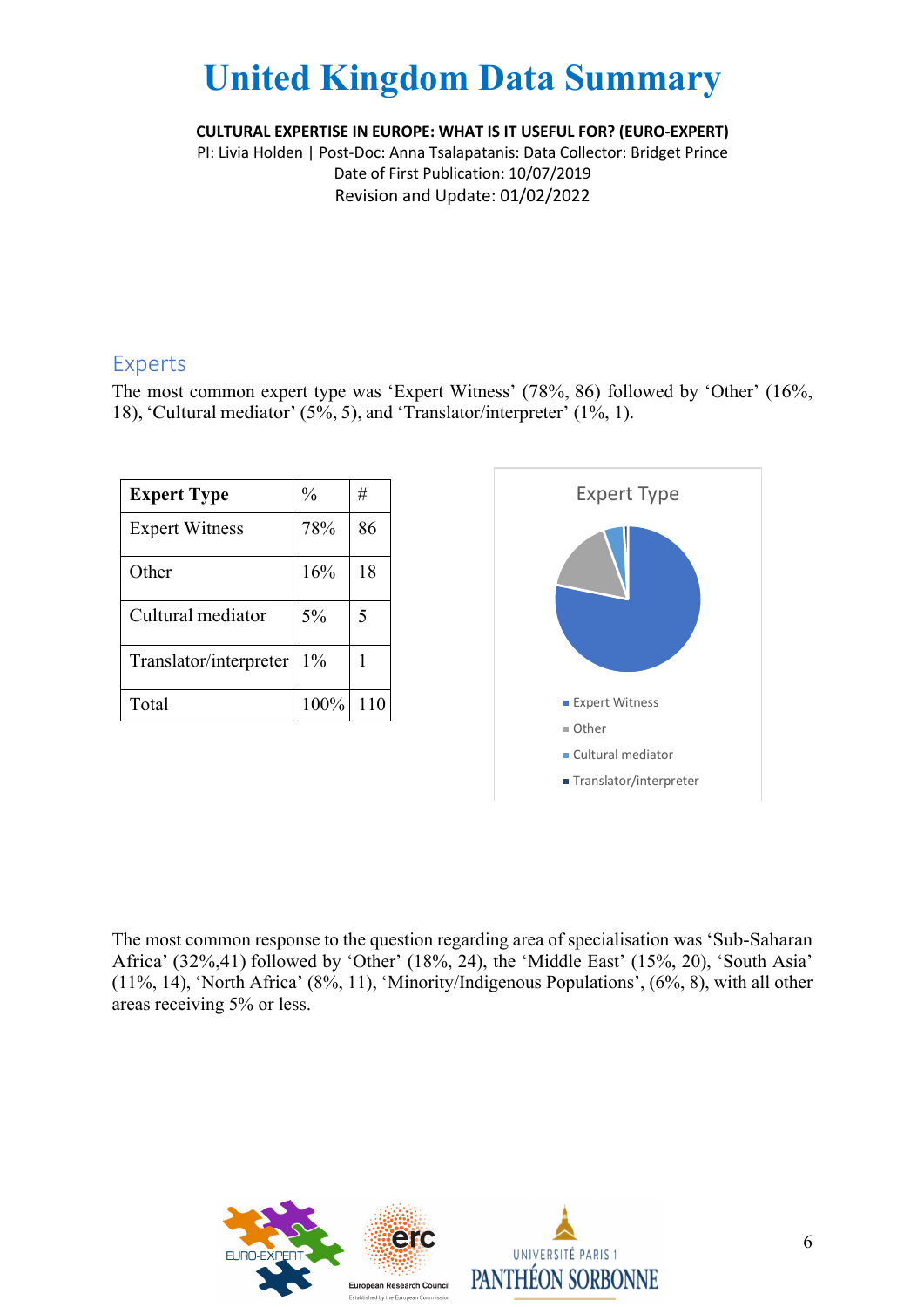#### **CULTURAL EXPERTISE IN EUROPE: WHAT IS IT USEFUL FOR? (EURO-EXPERT)**

PI: Livia Holden | Post-Doc: Anna Tsalapatanis: Data Collector: Bridget Prince Date of First Publication: 10/07/2019 Revision and Update: 01/02/2022

| <b>Area of Specialisation</b>      | $\frac{0}{0}$ | #              |
|------------------------------------|---------------|----------------|
| Sub-Saharan Africa                 | 32%           | 41             |
| Other                              | 18%           | 24             |
| Middle East                        | 15%           | 20             |
| South Asia                         | 11%           | 14             |
| North Africa                       | 8%            | 11             |
| Minority/Indigenous<br>Populations | 6%            | 8              |
| South and Central<br>America       | $5\%$         | 6              |
| South East Asia                    | 3%            | 4              |
| East Asia                          | $2\%$         | $\overline{2}$ |
| Total                              | 100%          | 130            |



### Frequency

### Frequency of involvement

To the question of how many experts did they instruct annually, most responding judges and lawyers (49%, 48) chose 'Less than 10', followed by 'Between 10 and 20' (18%, 17), 'Never appointed experts' (16%, 16), 'Between 20 and 30' (13%, 13) and 'Between 30 and 50' (3%, 3).

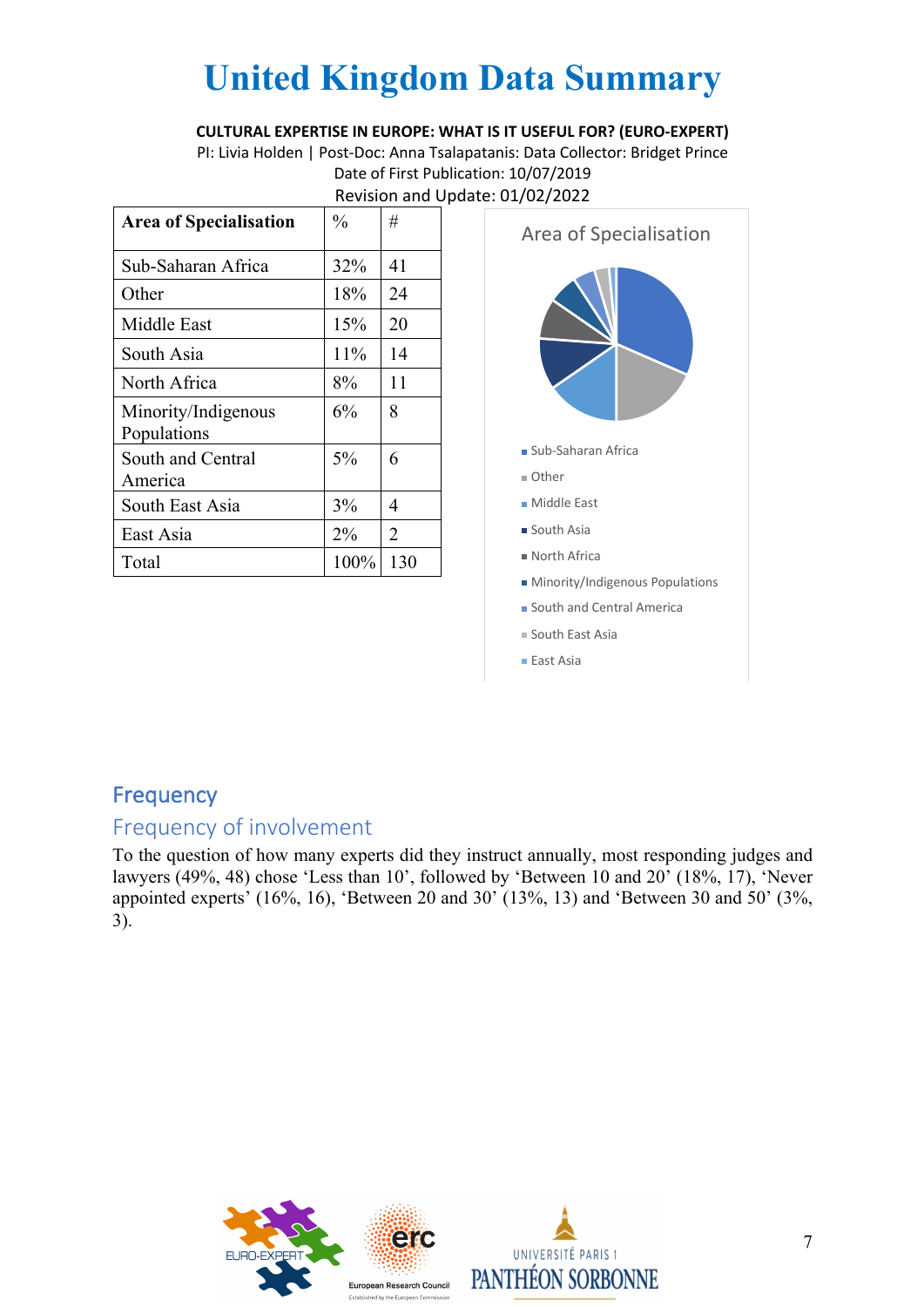#### **CULTURAL EXPERTISE IN EUROPE: WHAT IS IT USEFUL FOR? (EURO-EXPERT)**

PI: Livia Holden | Post-Doc: Anna Tsalapatanis: Data Collector: Bridget Prince Date of First Publication: 10/07/2019 Revision and Update: 01/02/2022

| <b>Annual cases</b> | $\frac{0}{0}$ | #  |
|---------------------|---------------|----|
| Less than 10        | 49%           | 48 |
| Between 10 and 20   | 18%           | 17 |
| Between 20 and 30   | 13%           | 13 |
| Between 30 and 50   | 3%            | 3  |
| Never appointed     | 16%           | 16 |
| experts             |               |    |
| Total               | 100%          | 97 |



(22%, 23) of experts provided 'Less than 5' written reports, (20%, 22) chose 'Other', (17%, 19) indicated a number of written reports 'Between 20 and 50', (15%, 17) indicated 'Between 5 and 10 and (11%, 11) indicated 'Between 50 and 100'.

 $(61\%, 67)$  of experts choose 'Other',  $(27\%, 30)$  choose 'Less than 5',  $(7\%, 8)$  a number of oral reports 'Between 5 and 10', (3%, 3) indicated a number of oral reports 'Between 50 and 100' and (2%, 2) indicated a number of oral reports 'Between 10 and 20'.

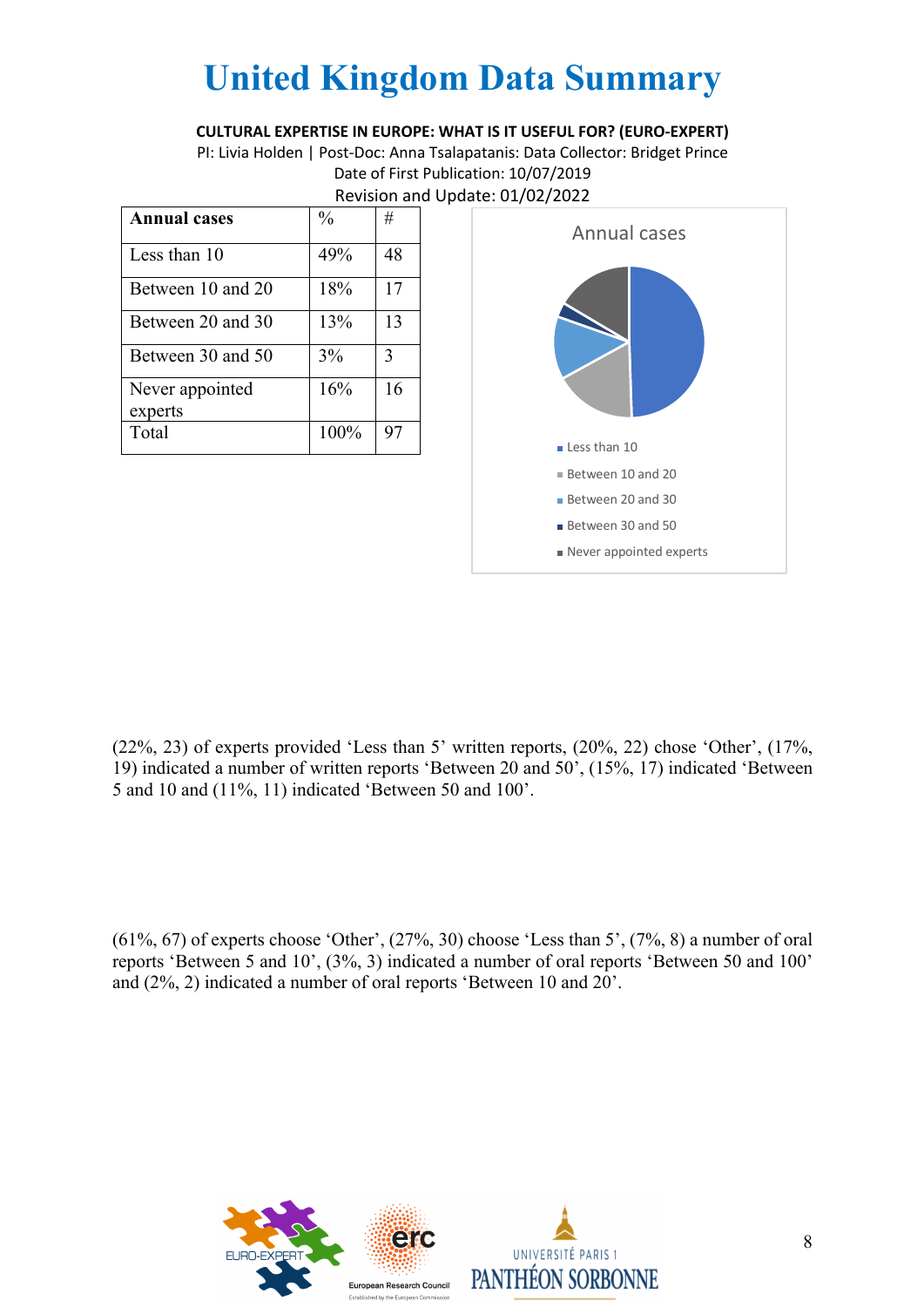**CULTURAL EXPERTISE IN EUROPE: WHAT IS IT USEFUL FOR? (EURO-EXPERT)**

PI: Livia Holden | Post-Doc: Anna Tsalapatanis: Data Collector: Bridget Prince Date of First Publication: 10/07/2019 Revision and Update: 01/02/2022



### Fields of law

The most common area of use of cultural expertise was 'Immigration Law' (24%, 119), followed by 'Refugee and Asylum Law' (22%, 113), then 'International Human Rights Law' (11%, 54), 'Family Law' (10%, 53) and 'Criminal Law' (7%, 36), with all remaining categories accounting for less than 5%.



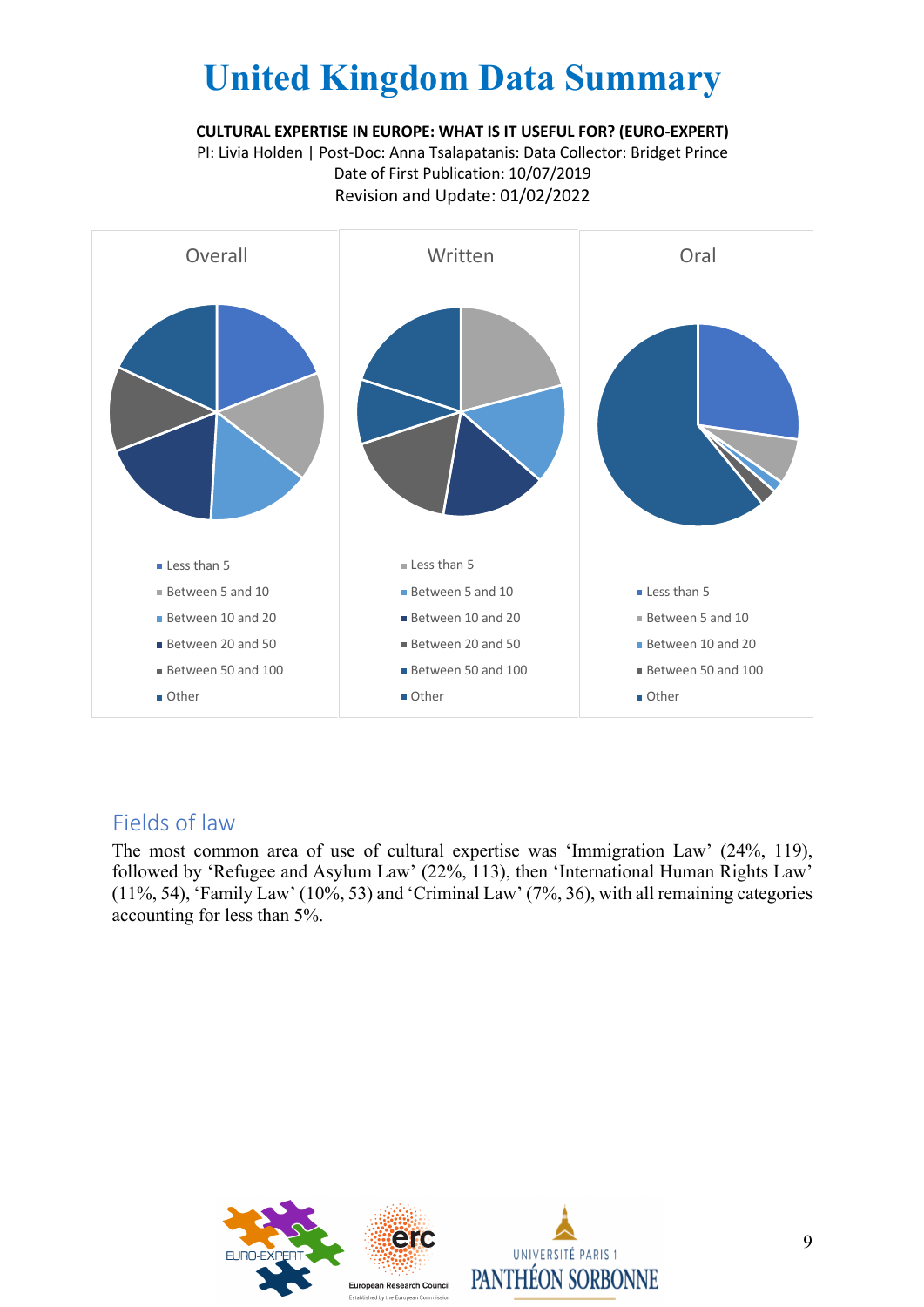#### **CULTURAL EXPERTISE IN EUROPE: WHAT IS IT USEFUL FOR? (EURO-EXPERT)**

PI: Livia Holden | Post-Doc: Anna Tsalapatanis: Data Collector: Bridget Prince Date of First Publication: 10/07/2019 Revision and Update: 01/02/2022

| <b>Fields of Law</b>                       | $\frac{0}{0}$ | #              |
|--------------------------------------------|---------------|----------------|
| Immigration law                            | 24%           | 119            |
| Refugee and asylum law                     | 22%           | 113            |
| International human rights<br>law          | 11%           | 54             |
| Family law                                 | 10%           | 53             |
| Criminal law                               | 7%            | 36             |
| Administrative law                         | 3%            | 15             |
| Other                                      | 3%            | 14             |
| Constitutional law                         | 3%            | 13             |
| Inheritance law                            | 2%            | 12             |
| Private international law                  | 2%            | 10             |
| European law                               | 2%            | 9              |
| Contracts and obligations                  | 2%            | 8              |
| Labour law                                 | $1\%$         | $\overline{7}$ |
| Property law                               | $1\%$         | 7              |
| Business and commercial law                | $1\%$         | 6              |
| Health law                                 | $1\%$         | 6              |
| Sports law                                 | $1\%$         | 5              |
| Banking, bankruptcy, and<br>insolvency law | $1\%$         | 4              |
| Environmental law                          | $1\%$         | $\overline{4}$ |
| Financial law                              | $1\%$         | 4              |
| Intellectual and patent law                | $1\%$         | 3              |
| Medical and bio law                        | $1\%$         | 3              |
| Total                                      | 100%          | 505            |



- Refugee and asylum law
- **International human rights law**
- **Family law**
- Criminal law
- **Administrative law**
- Other
- Constitutional law
- **Inheritance law**
- **Private international law**
- **European law**
- Contracts and obligations
- **Labour law**
- Property law
- **Business and commercial law**
- Health law
- **Sports law**
- **Banking, bankruptcy, and insolvency law**
- **Environmental law**
- $F$  Financial law
- Intellectual and patent law
- Medical and bio law



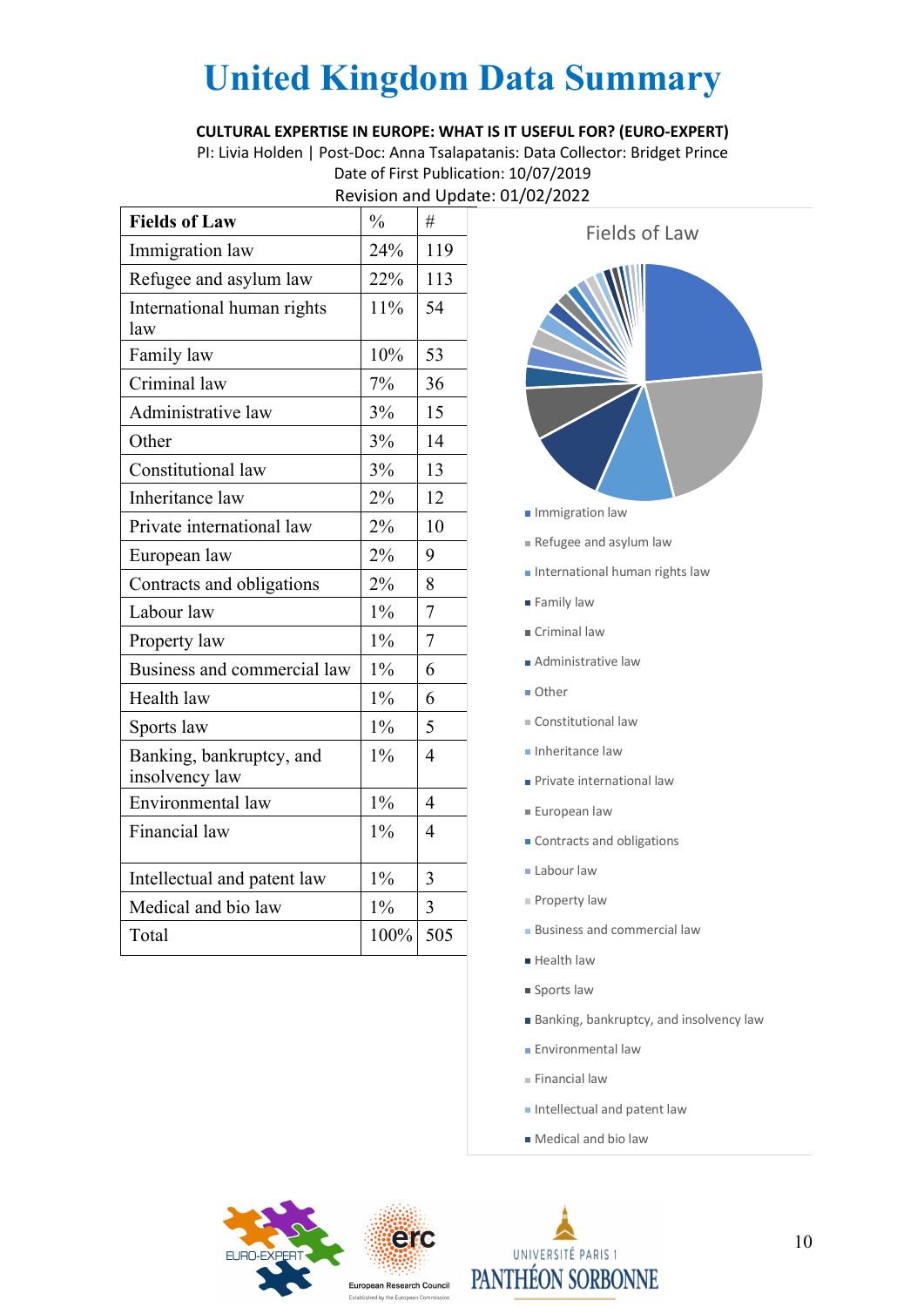**CULTURAL EXPERTISE IN EUROPE: WHAT IS IT USEFUL FOR? (EURO-EXPERT)**

PI: Livia Holden | Post-Doc: Anna Tsalapatanis: Data Collector: Bridget Prince Date of First Publication: 10/07/2019 Revision and Update: 01/02/2022

#### **Sites**

The most common site of cultural expertise was 'In court' (54%, 147), followed by 'Out of court' (14%, 38), 'Through NGOs' (9%, 24), 'In universities' (7%, 18) and 'Other' (6%, 15) with all remaining areas receiving 4% or less.

| <b>Sites</b>                   | $\frac{0}{0}$ | #   |
|--------------------------------|---------------|-----|
| In court                       | 54%           | 147 |
| Out of court                   | 14%           | 38  |
| Through NGOs                   | 9%            | 24  |
| In universities                | $7\%$         | 18  |
| Other                          | 6%            | 15  |
| In detention centres           | $4\%$         | 12  |
| Through private<br>consultancy | $4\%$         | 10  |
| In hospitals                   | $1\%$         | 4   |
| In schools                     | $1\%$         | 2   |
| Total                          | 100%          | 270 |



### Typology of Experts

The most common response to the question regarding the expert type was were 'Country experts' (32%, 64) followed by 'University professors' (23%, 45), 'Native lawyers' (15%, 30), 'Native language speakers' (12%, 23), 'Other' (8%, 16), 'Religious leaders' (7%, 13) and 'Community leaders' (4%, 7).



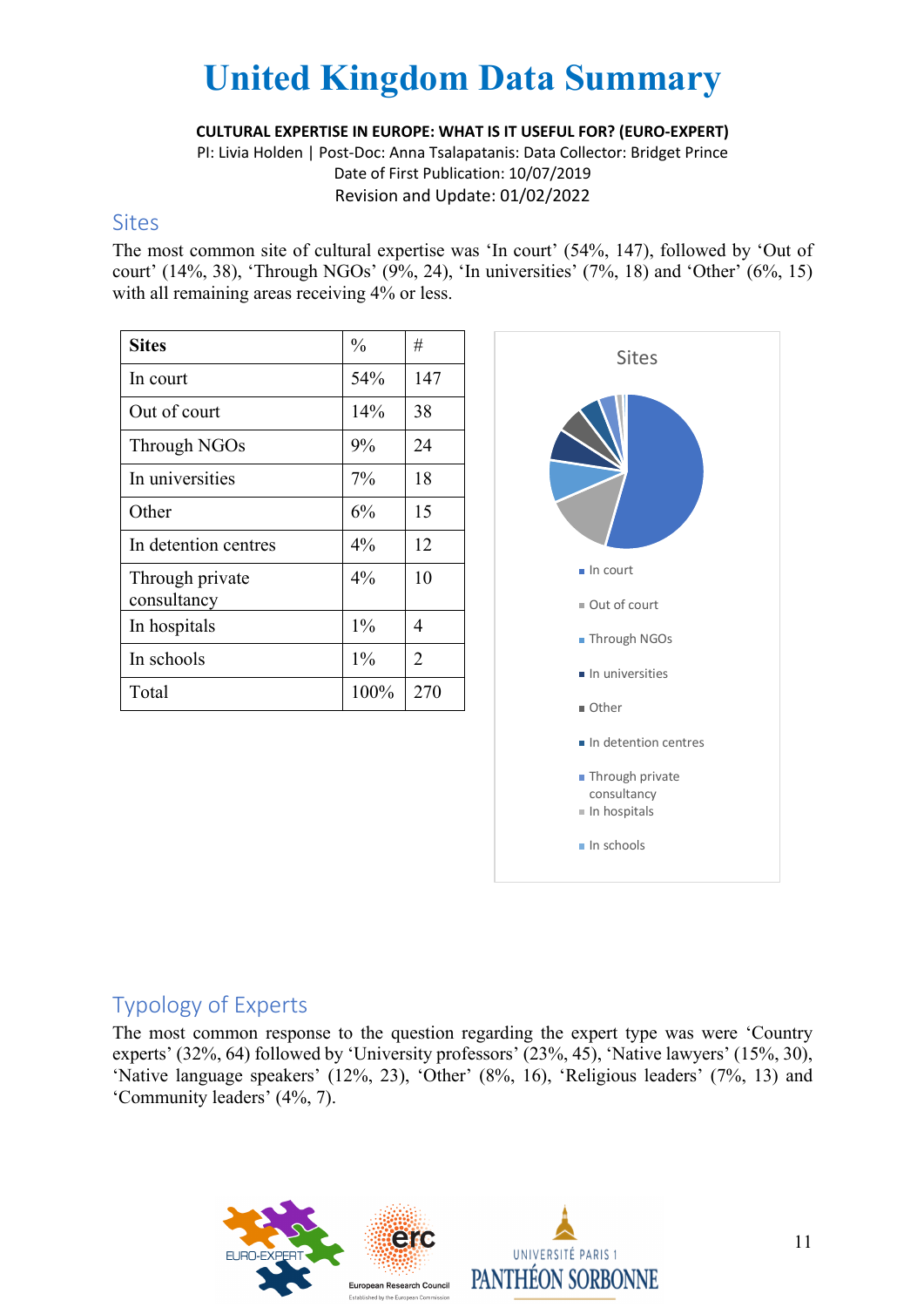#### **CULTURAL EXPERTISE IN EUROPE: WHAT IS IT USEFUL FOR? (EURO-EXPERT)**

PI: Livia Holden | Post-Doc: Anna Tsalapatanis: Data Collector: Bridget Prince Date of First Publication: 10/07/2019 Revision and Update: 01/02/2022

| <b>Expert Type</b>          | $\frac{0}{0}$ | #   |
|-----------------------------|---------------|-----|
| Country experts             | 32%           | 64  |
| University professors       | 23%           | 45  |
| Native lawyers              | 15%           | 30  |
| Native language<br>speakers | 12%           | 23  |
| Other                       | 8%            | 16  |
| Religious leaders           | 7%            | 13  |
| Community leaders           | $4\%$         | 7   |
| Total                       | 100%          | 198 |



### **Discipline**

The (23%, 45) who selected 'University professors' were asked to specify the disciplines of those professors. Anthropology (22%, 31) followed closely by Sociology (20%, 28), then Law (16%, 22), Political Science (15%, 21), Linguistics (13%, 18), History (9%, 13) and 'Other'  $(4\%, 5)$ .



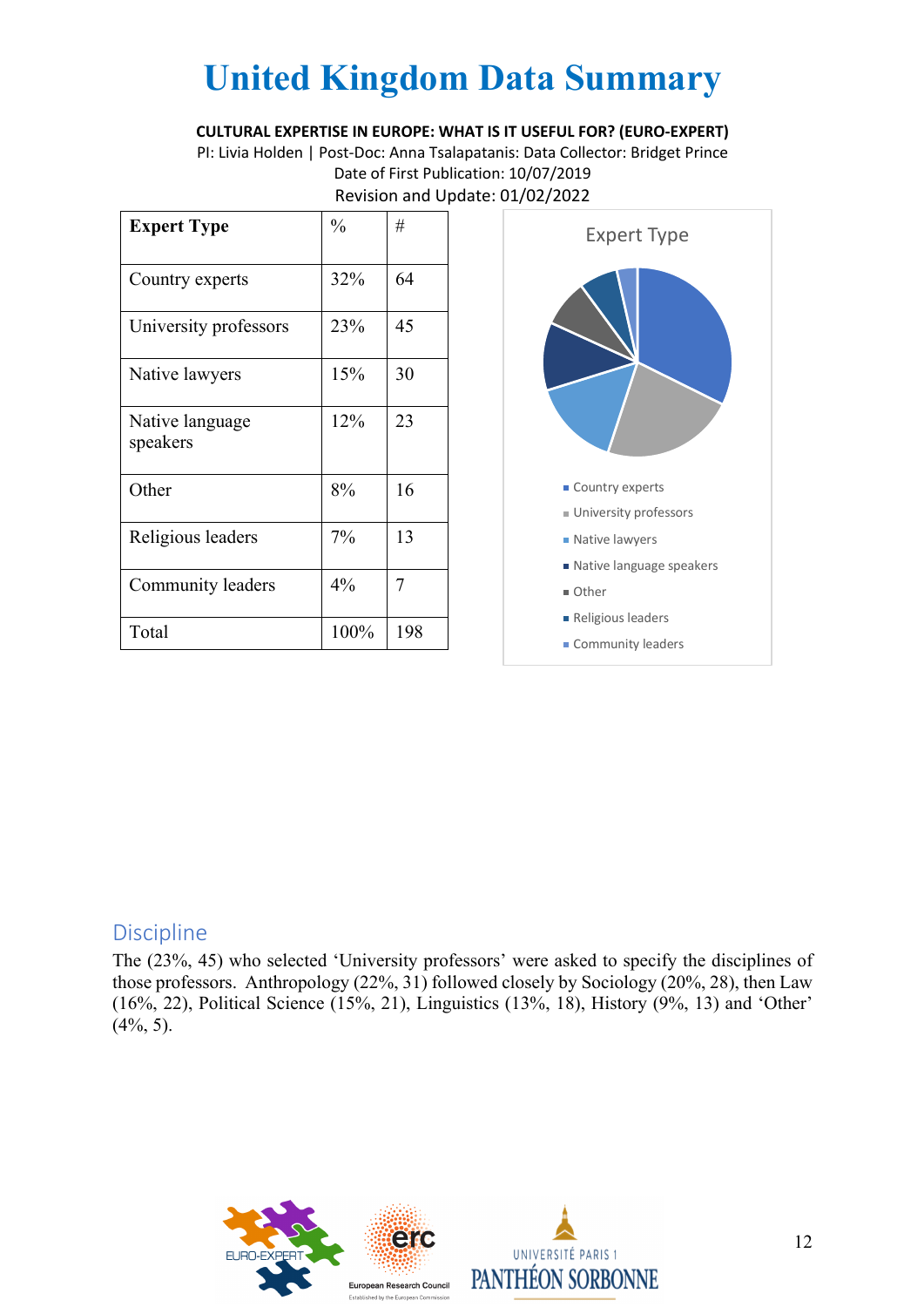**CULTURAL EXPERTISE IN EUROPE: WHAT IS IT USEFUL FOR? (EURO-EXPERT)**

PI: Livia Holden | Post-Doc: Anna Tsalapatanis: Data Collector: Bridget Prince Date of First Publication: 10/07/2019 Revision and Update: 01/02/2022

| <b>Discipline</b>        | $\frac{0}{0}$ | #   |
|--------------------------|---------------|-----|
| Anthropology             | 22%           | 31  |
| Sociology                | 20%           | 28  |
| Law                      | 16%           | 22  |
| <b>Political Science</b> | 15%           | 21  |
| Linguistics              | 13%           | 18  |
| History                  | 9%            | 13  |
| Other                    | 4%            | 5   |
| Total                    | 100%          | 138 |



### **Modalities**

### Appointment of Experts

The most common factor influencing the decision to appoint experts was 'Funding'(14%, 93), followed by 'The reputation of the expert' (12%, 78), then 'Client's request' (12%, 77), 'Cost' (11%, 74), 'The law allows the appointment/instruction of experts' (11%, 73), 'Experts facilitate successful legal outcomes'  $(11\%, 72)$ , 'The Court is keen to hear cultural arguments' (6%, 41) and 'Advised by the court' (6%, 39). With all remaining categories accounting for 2%.

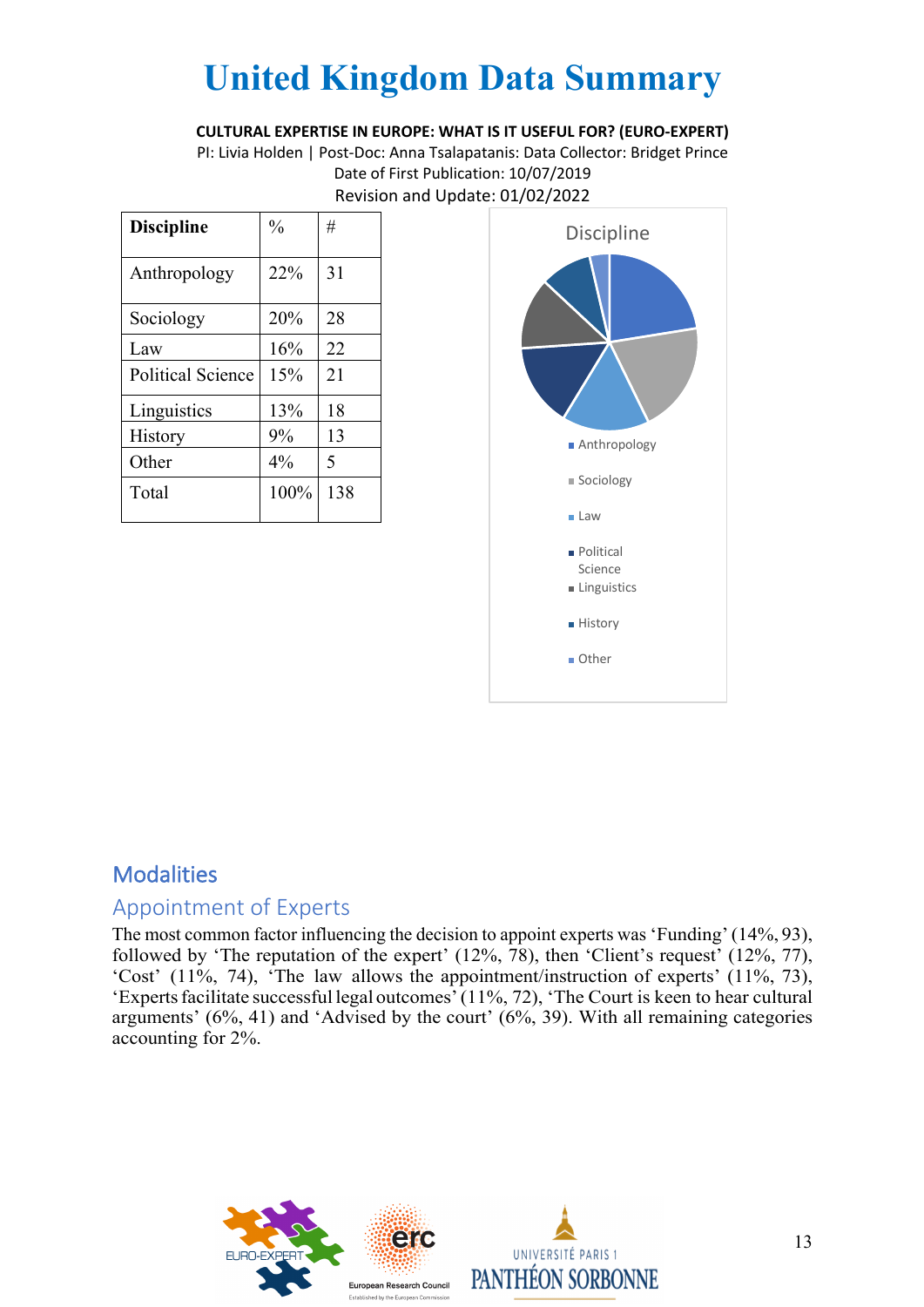#### **CULTURAL EXPERTISE IN EUROPE: WHAT IS IT USEFUL FOR? (EURO-EXPERT)**

PI: Livia Holden | Post-Doc: Anna Tsalapatanis: Data Collector: Bridget Prince Date of First Publication: 10/07/2019 Revision and Update: 01/02/2022

| How experts are selected                                     | $\frac{0}{0}$ | #   |
|--------------------------------------------------------------|---------------|-----|
| Funding                                                      | 14%           | 93  |
| The reputation of the expert                                 | 12%           | 78  |
| Client/Defendant/Claimant/Applicant's<br>request             | 12%           | 77  |
| Cost                                                         | 11%           | 74  |
| The law allows                                               | 11%           | 73  |
| Experts facilitate successful legal<br>outcomes              | 11%           | 73  |
| Time                                                         | 11%           | 72  |
| The court is keen to hear cultural<br>arguments              | 6%            | 41  |
| Advised by the court                                         | 6%            | 39  |
| Other                                                        | $2\%$         | 15  |
| Expertise can also be used for an out<br>of court settlement | $2\%$         | 14  |
| The court/prosecutor/Home Office<br>appoints the expert      | 2%            | 11  |
| Total                                                        | 100%          | 660 |



- Client/Defendant/Claimant/Applicant's request
- Cost
- The law allows
- Experts facilitate successful legal outcomes
- Time
- The court is keen to hear cultural arguments
- Advised by the court
- Other
- Expertise can also be used for an out of court settlement
- **The court/prosecutor/Home Office** appoints the expert

Most experts started giving opinions after being 'Contacted by a lawyer' (76%, 74), followed by 'Referred by a colleague' (18%, 17), with all remaining areas accounting for 3% or less.



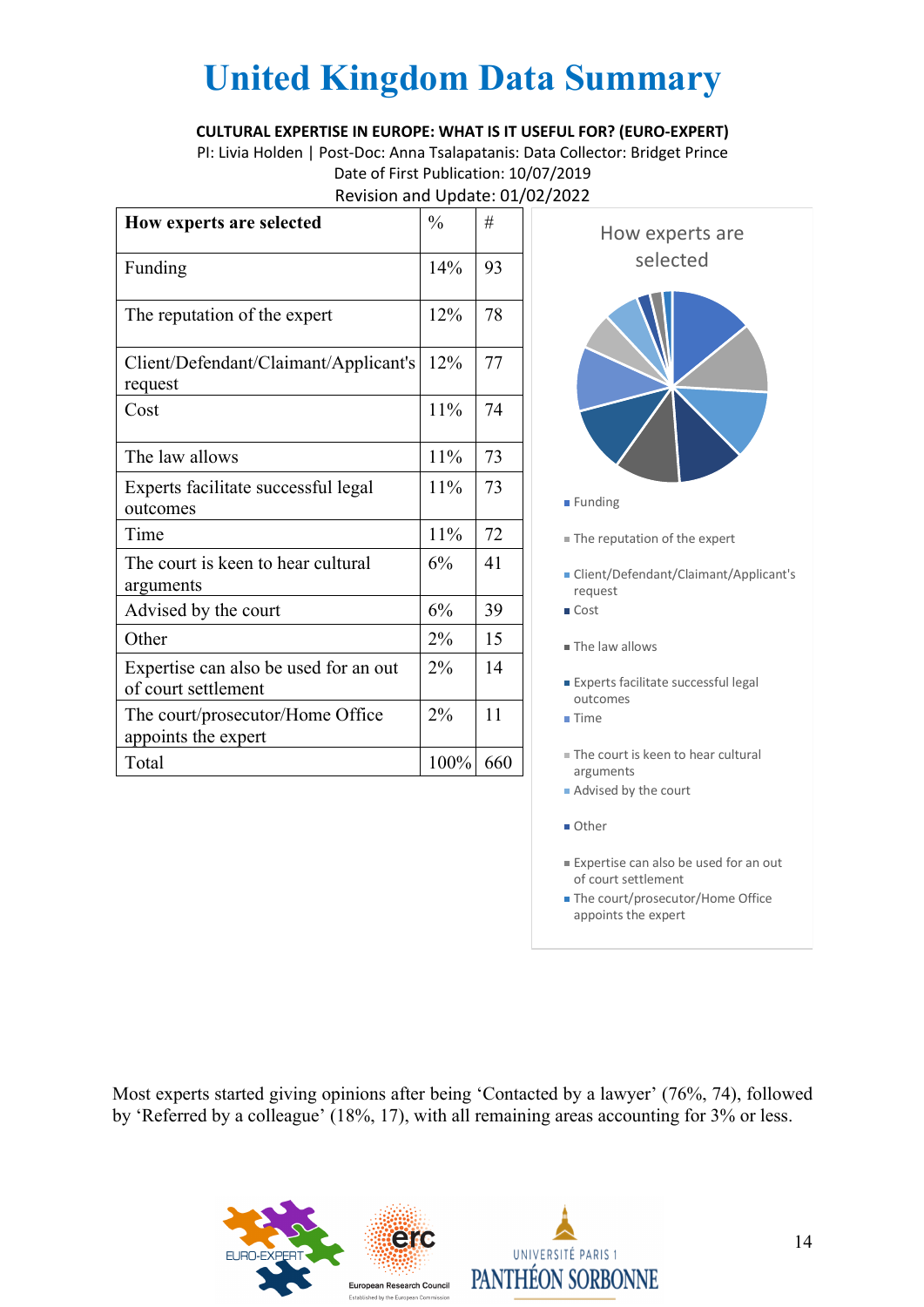#### **CULTURAL EXPERTISE IN EUROPE: WHAT IS IT USEFUL FOR? (EURO-EXPERT)**

PI: Livia Holden | Post-Doc: Anna Tsalapatanis: Data Collector: Bridget Prince Date of First Publication: 10/07/2019 Revision and Update: 01/02/2022

| How experts started their<br>career                               | $\frac{0}{0}$ | #  |
|-------------------------------------------------------------------|---------------|----|
| Contacted by a lawyer                                             | 76%           | 74 |
| Referred by a colleague                                           | 18%           | 17 |
| Other                                                             | 3%            | 3  |
| Contacted by litigants/<br>applicants/<br>defendants/complainants | $2\%$         | 2  |
| Contacted by the Home<br>Office                                   | $1\%$         | 1  |
| Total                                                             | 100%          | 97 |



Experts were most frequently appointed by 'Lawyers' (28%, 11), followed by 'The Ministry of the Interior '(25%, 10), then having been 'Contacted directly by clients' (23%, 9), Other (18%, 7), 'Instructed by courts' (5%, 2), (3%, 1) choose 'Work as an expert for NGOs'.

| Who instructs the experts                     | $\frac{0}{0}$ | #   |
|-----------------------------------------------|---------------|-----|
| Instructed by lawyers as need arises          | 61%           | 95  |
| Instructed by the Ministry of the<br>Interior | $7\%$         | 11  |
| Contacted directly by clients                 | 25%           | 39  |
| Other                                         | $2\%$         | 3   |
| Instructed by courts                          | 6%            | 9   |
| Total                                         | 100%          | 157 |





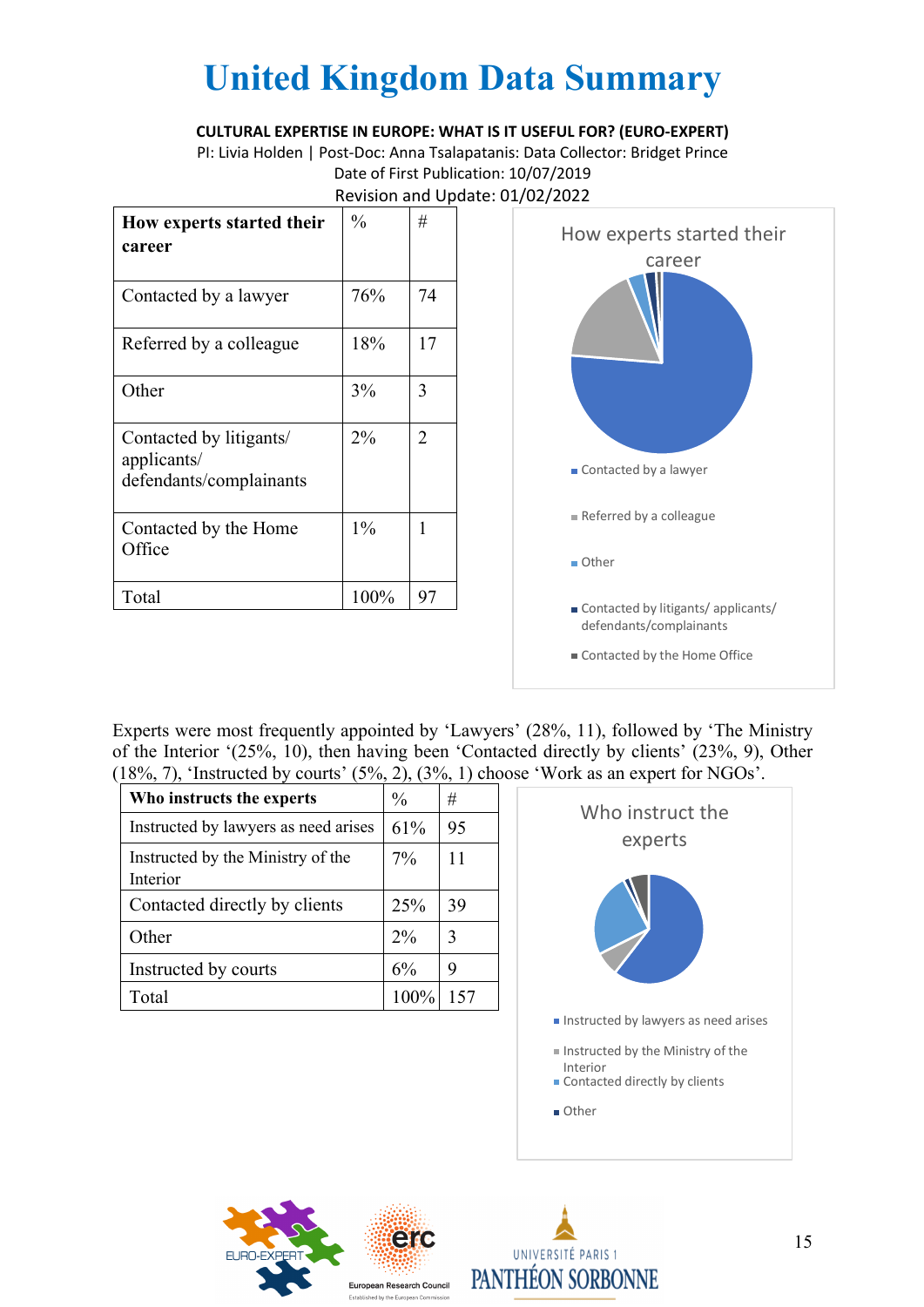**CULTURAL EXPERTISE IN EUROPE: WHAT IS IT USEFUL FOR? (EURO-EXPERT)**

PI: Livia Holden | Post-Doc: Anna Tsalapatanis: Data Collector: Bridget Prince Date of First Publication: 10/07/2019 Revision and Update: 01/02/2022

#### Cost of Cultural Expertise

Cultural expertise is most commonly financed by using 'Legal aid' (47%, 140), followed by 'Clients' (29%, 86), then 'Philanthropists/ NGOs/ Relatives/ Community' (10%, 31) and 'Other' (7%, 21) with all remaining areas accounting for 3% or less.

| How are experts paid?                        | $\frac{0}{0}$ | #   |
|----------------------------------------------|---------------|-----|
| Legal aid                                    | 47%           | 140 |
| Clients/<br>Applicants/Defendants/Litigants  | 29%           | 86  |
| Philanthropists/NGOs/<br>Relatives/Community | 10%           | 31  |
| Other                                        | $7\%$         | 21  |
| Home Office                                  | 3%            | 10  |
| Courts                                       | 3%            | 8   |
| Total                                        | 100%          | 296 |



### Remuneration of cultural expertise

The most common response indicated that experts were paid at a 'Standard hourly rate' (40%, 57), followed by at a 'Set price per report' (31%, 44), 'Voluntary basis' (24%, 34) and 'Other'  $(6\%, 9)$ .



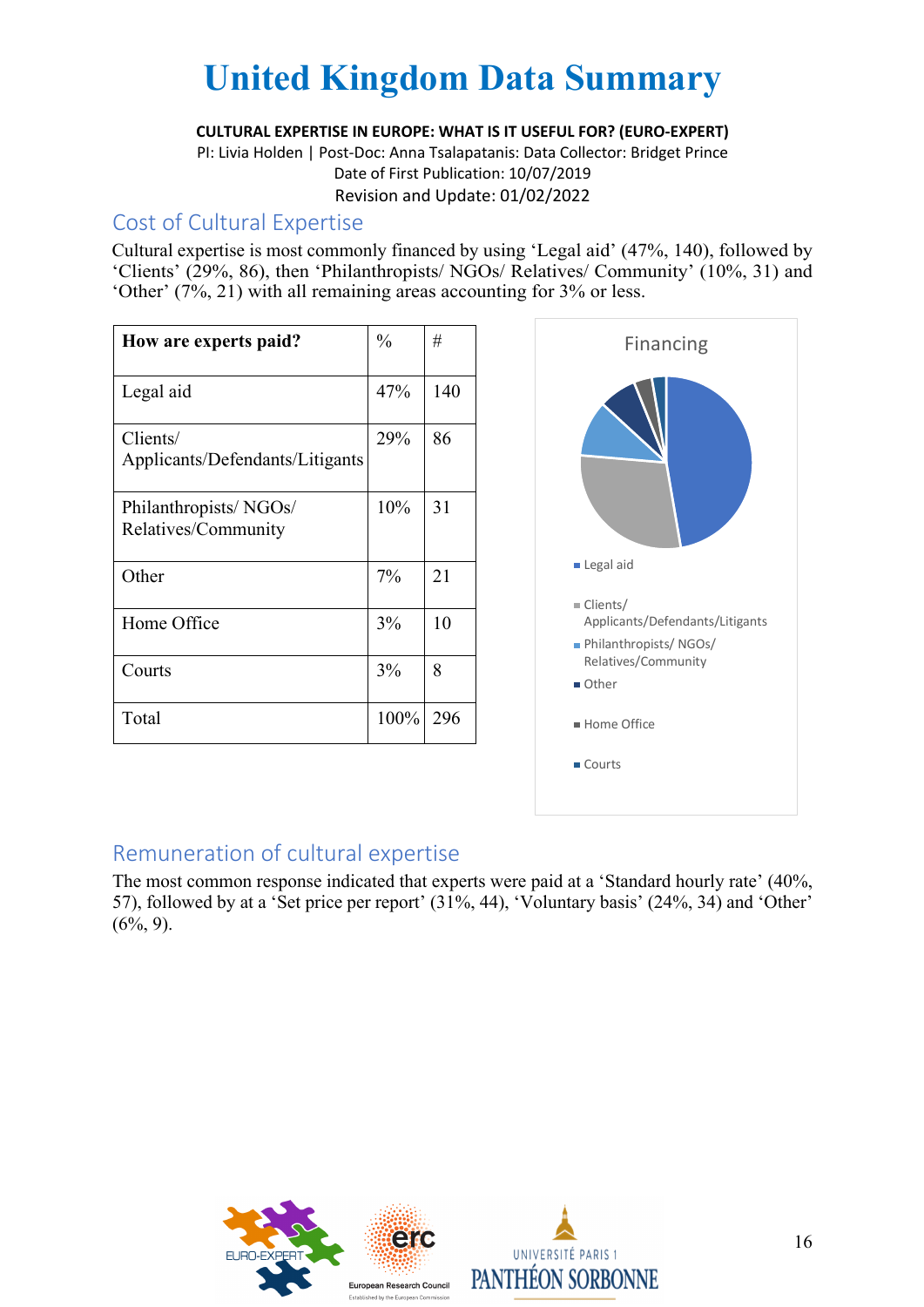#### **CULTURAL EXPERTISE IN EUROPE: WHAT IS IT USEFUL FOR? (EURO-EXPERT)**

PI: Livia Holden | Post-Doc: Anna Tsalapatanis: Data Collector: Bridget Prince Date of First Publication: 10/07/2019 Revision and Update: 01/02/2022

| <b>Remuneration of experts</b> | $\frac{0}{0}$ | #   |
|--------------------------------|---------------|-----|
| Standard hourly rate           | 40%           | 57  |
| Set price per report           | 30%           | 44  |
| Voluntary basis                | 24%           | 34  |
| Other                          | 6%            | 9   |
| Total                          | 100%          | 144 |



## Reuse of cultural expertise

To the question of the reuse of cultural expertise were almost a third indicated 'Unique and not repeatable' (32%, 29) followed by 'Applicable to similar cases' (27%, 24), 'Other' (26%, 23) 'Reuse only within the same country/legal field' (16%, 14). (18%, 10) chose 'Other'.

| <b>Reuse of cultural expertise</b>                | $\frac{0}{0}$ | #  |
|---------------------------------------------------|---------------|----|
| Unique and not repeatable                         | 32%           | 29 |
| Applicable to similar cases                       | 27%           | 24 |
| Other                                             | 26%           | 23 |
| Reuse only within the same<br>country/legal field | 16%           | 14 |
| Total                                             | 100%          | 90 |





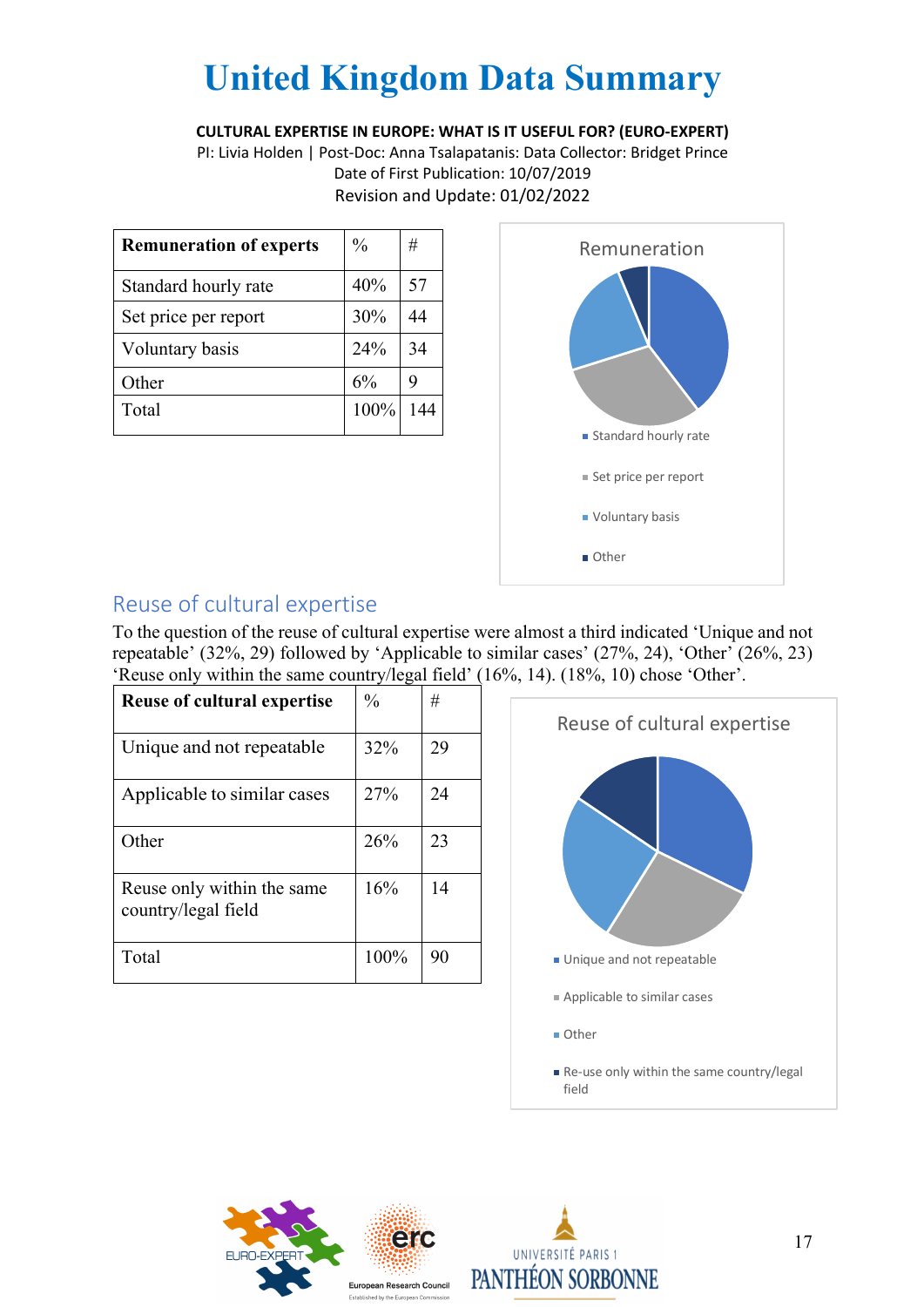**CULTURAL EXPERTISE IN EUROPE: WHAT IS IT USEFUL FOR? (EURO-EXPERT)**

PI: Livia Holden | Post-Doc: Anna Tsalapatanis: Data Collector: Bridget Prince Date of First Publication: 10/07/2019 Revision and Update: 01/02/2022

#### Impact

#### Components of Impact

The most common components of impact include 'Reliable sources of contents' (19%, 156), followed by 'First-hand experience' (16%, 130), 'Reputation of the experts' (14%, 116), 'Stringent conclusions' (12%, 94), 'Use of statistics' (10%, 82), 'Quantitative assessment of risk' (9%, 74), 'Style' (8%, 64), 'Advocacy' (6%, 48) 'Remuneration of experts' (5%, 39) and 'Other' (1%, 8).

| <b>Components of impact</b>        | $\frac{0}{0}$ | #   |
|------------------------------------|---------------|-----|
| Reliable sources of contents       | 19%           | 156 |
| First-hand experience              | 16%           | 130 |
| Reputation of the experts          | 14%           | 116 |
| Stringent conclusions              | 12%           | 94  |
| Use of statistics                  | 10%           | 82  |
| Quantitative assessment of<br>risk | 9%            | 74  |
| Style                              | 8%            | 64  |
| Advocacy                           | 6%            | 48  |
| Remuneration of experts            | $5\%$         | 39  |
| Other                              | $1\%$         | 8   |
| Total                              | 100%          | 811 |



#### Usefulness

The most common response to the question regarding the usefulness of cultural expertise was 'Very useful' (40%, 37) followed by 'Moderately useful' (25%, 24), then 'Extremely useful' (21%, 20), 'Slightly useful' (9%, 9) and 'Not useful at all' (5%, 5).

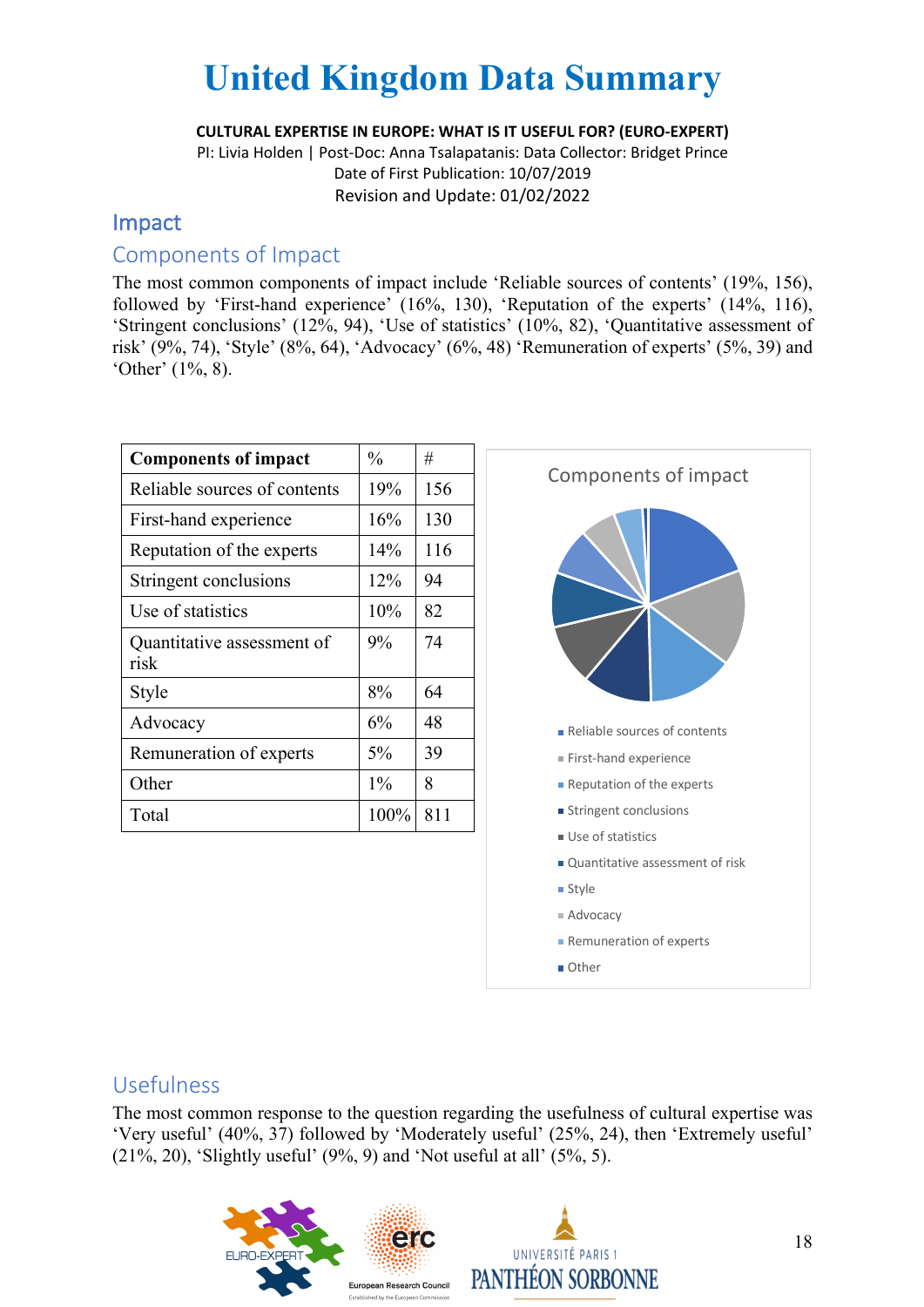**CULTURAL EXPERTISE IN EUROPE: WHAT IS IT USEFUL FOR? (EURO-EXPERT)**

PI: Livia Holden | Post-Doc: Anna Tsalapatanis: Data Collector: Bridget Prince Date of First Publication: 10/07/2019 Revision and Update: 01/02/2022

| Usefulness of<br>cultural expertise | $\frac{0}{0}$ | #  |
|-------------------------------------|---------------|----|
| Extremely useful                    | 21%           | 20 |
| Very useful                         | 40%           | 37 |
| Moderately useful                   | 25%           | 24 |
| Slightly useful                     | 9%            | 9  |
| Not at all useful                   | 5%            | 5  |
| Total                               | 100%          | 95 |



### Usefulness: fields

Cultural expertise is most useful in 'Migration law' (68%, 106), followed by 'Other' (25%, 40), then 'in civil law more than criminal law' (4%, 6), and 'in criminal law more than civil law' (3%, 5).

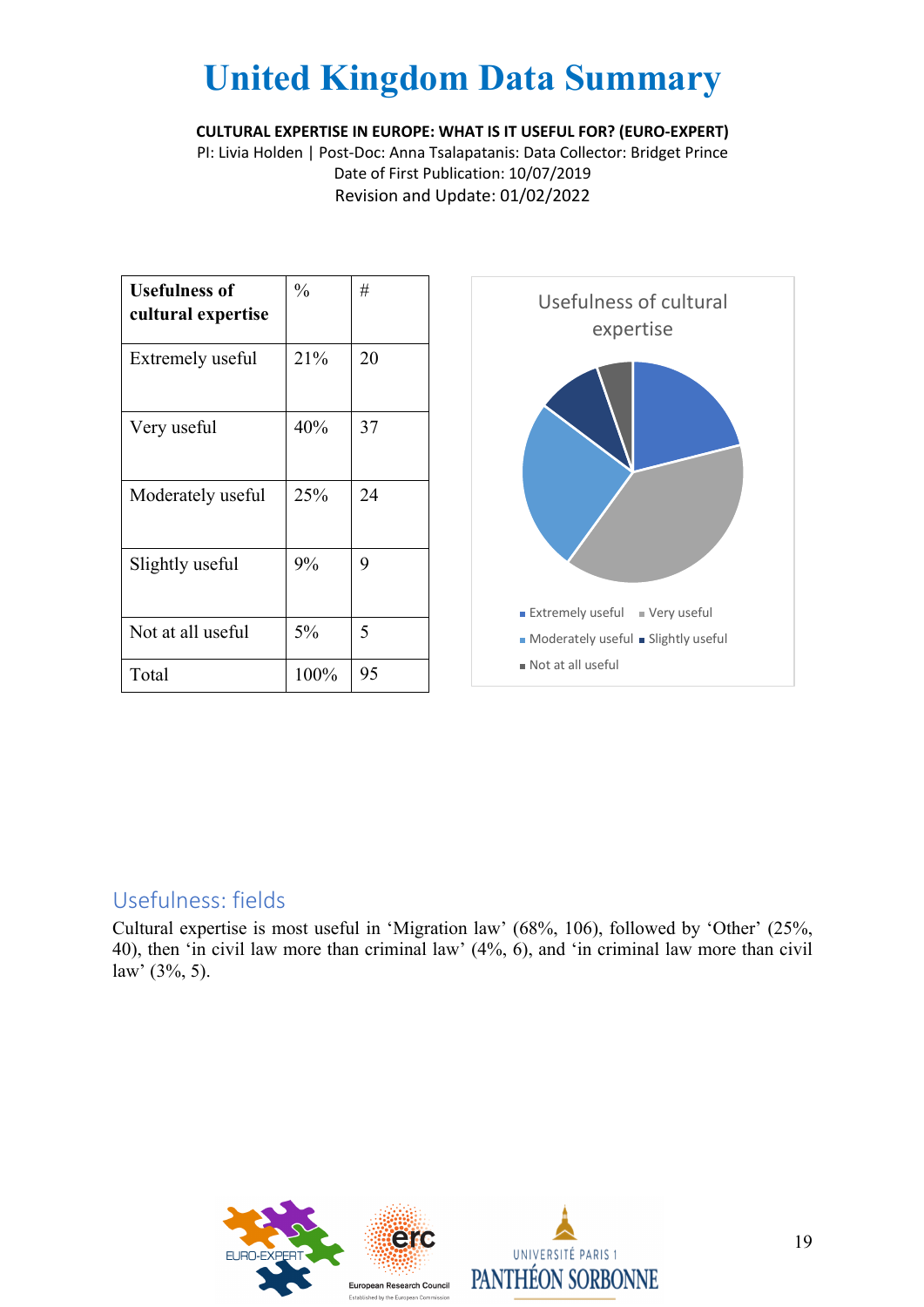#### **CULTURAL EXPERTISE IN EUROPE: WHAT IS IT USEFUL FOR? (EURO-EXPERT)**

PI: Livia Holden | Post-Doc: Anna Tsalapatanis: Data Collector: Bridget Prince Date of First Publication: 10/07/2019 Revision and Update: 01/02/2022

| Areas of law where cultural<br>expertise is more useful | $\frac{0}{0}$ | #   |
|---------------------------------------------------------|---------------|-----|
| Migration law                                           | 68%           | 106 |
| Other                                                   | 25%           | 40  |
| More in civil law than in<br>criminal law               | $4\%$         |     |
| More in criminal law than in<br>civil law               | 3%            | 5   |
| Total                                                   | 100%          |     |



### Competitiveness

Experts thought that their expertise was competitive because of their 'Reputation' (34%, 62), followed by 'Competence' (32%, 60), 'Balance between competence and cost' (22%, 41), 'Convenient hourly quote' (6%, 12), and 'Other' (5%, 10).

| <b>Competitiveness</b>                 | $\frac{0}{0}$ | #   |
|----------------------------------------|---------------|-----|
| Reputation                             | 34%           | 62  |
| Competence                             | 32%           | 60  |
| Balance between<br>competence and cost | 22%           | 41  |
| Convenient hourly quote                | 6%            | 12  |
| Other                                  | 5%            | 10  |
| Total                                  | 100%          | 185 |





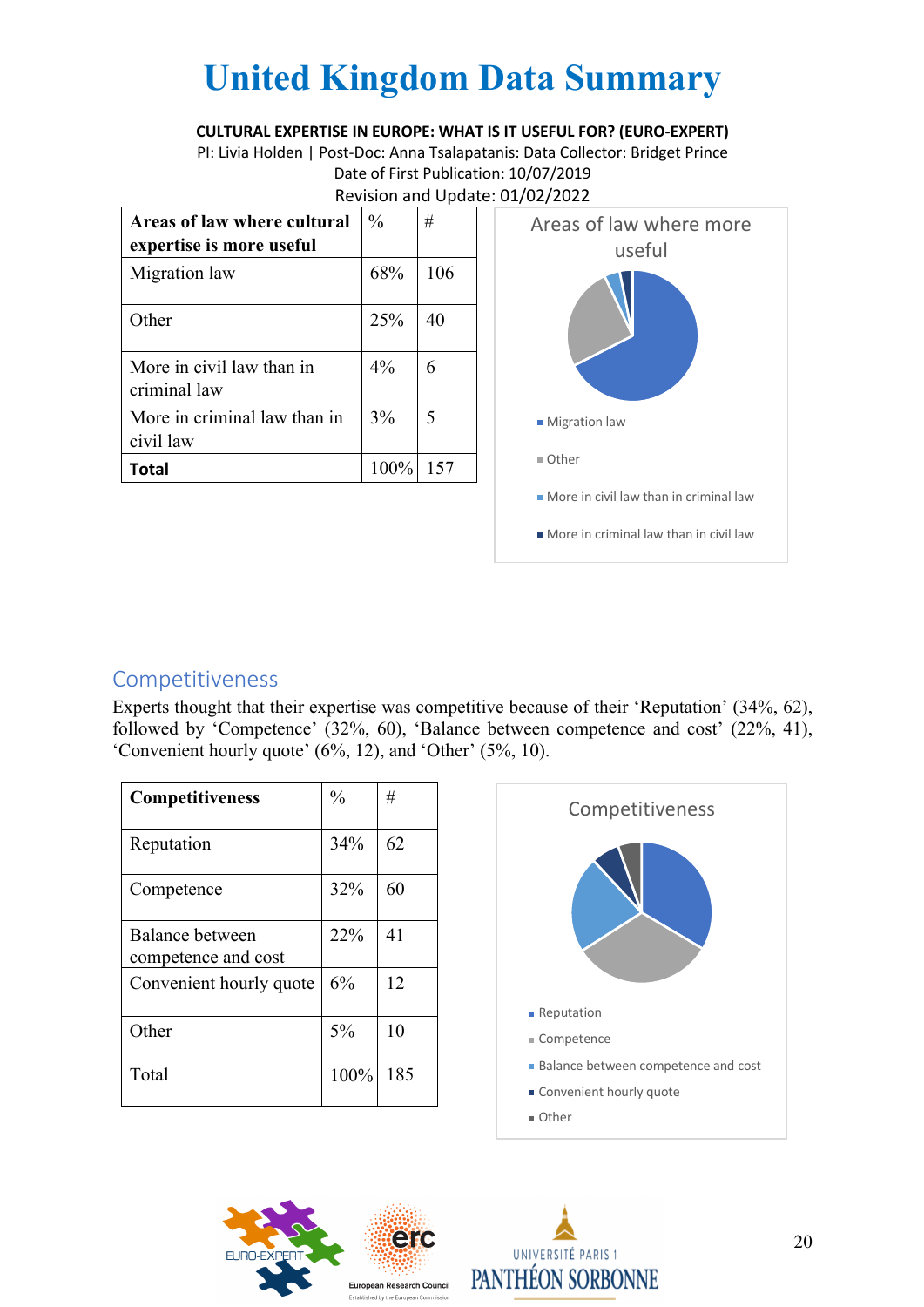**CULTURAL EXPERTISE IN EUROPE: WHAT IS IT USEFUL FOR? (EURO-EXPERT)**

PI: Livia Holden | Post-Doc: Anna Tsalapatanis: Data Collector: Bridget Prince Date of First Publication: 10/07/2019 Revision and Update: 01/02/2022

#### Reputation of Experts

The majority of experts said that they had been 'Regularly instructed/appointed as an expert for many years' (49%, 48), followed by, 'Expert opinions had been successful' (21%, 21) and 'Other' (30%, 30).

| <b>Reputation of experts</b>                                     | $\frac{0}{0}$ | #  |
|------------------------------------------------------------------|---------------|----|
| Regularly<br>instructed/appointed as<br>an expert for many years | 49%           | 48 |
| Expert opinions have<br>been successful                          | 21%           | 21 |
| Other                                                            | 30%           | 30 |
| Total                                                            | 100%          | 99 |



## Improved Access

#### Database

Regarding the question of the usefulness of a case law database, the most common response was that it would be 'Very useful' (53%, 88) followed by 'Somewhat useful' (31%, 51), 'Other' (12%, 20) and 'No use' (5%, 8).



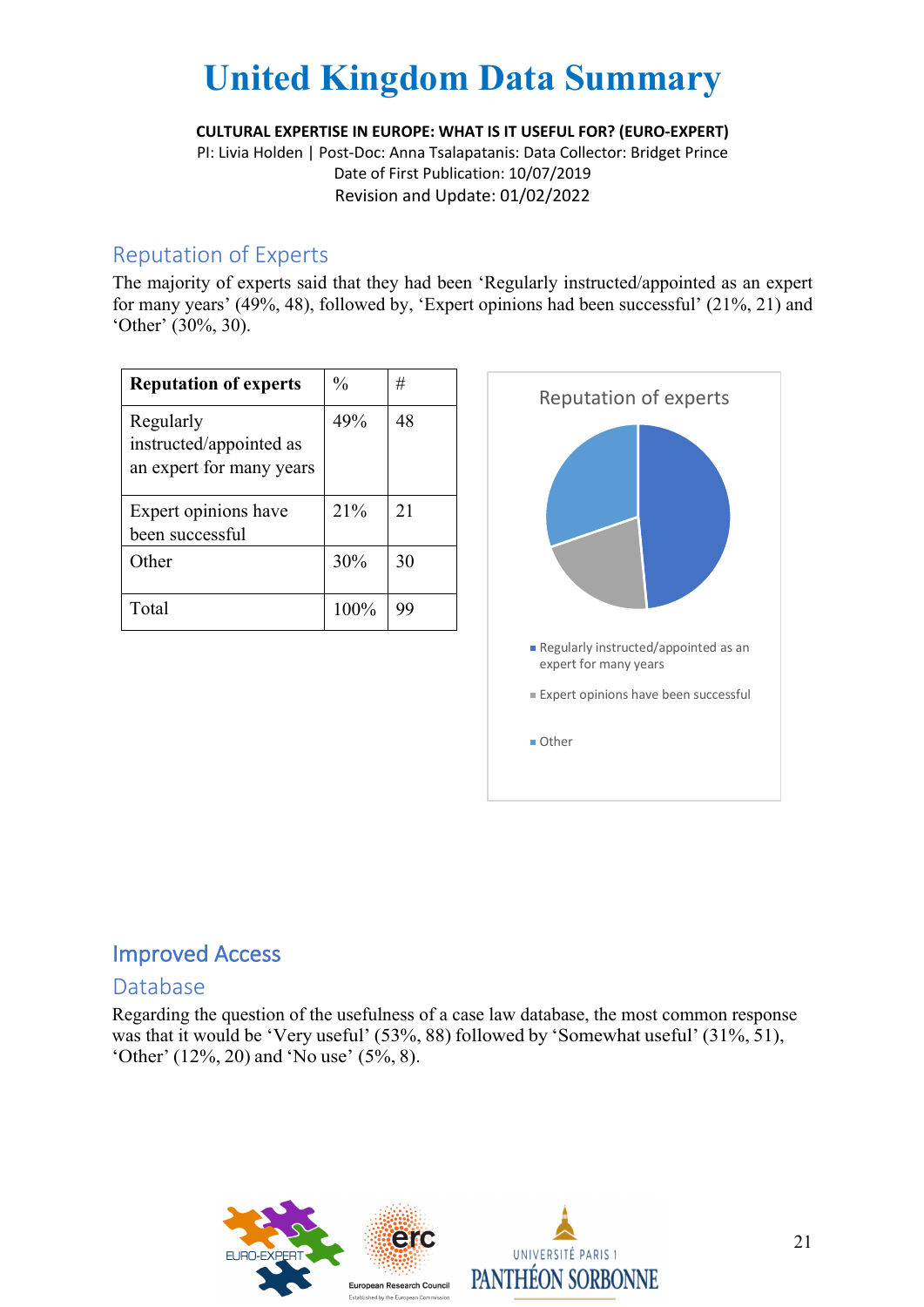#### **CULTURAL EXPERTISE IN EUROPE: WHAT IS IT USEFUL FOR? (EURO-EXPERT)**

PI: Livia Holden | Post-Doc: Anna Tsalapatanis: Data Collector: Bridget Prince Date of First Publication: 10/07/2019 Revision and Update: 01/02/2022

| <b>Usefulness of case law</b><br>database | $\frac{0}{0}$ | #   |
|-------------------------------------------|---------------|-----|
| Very useful                               | 53%           | 88  |
| Somewhat useful                           | 31%           | 51  |
| No use                                    | 5%            | 8   |
| Other                                     | 12%           | 20  |
| Total                                     | 100%          | 167 |



### Contribution to law database

Most respondents indicated that they would be interested in contributing to the establishment of a database (68%, 77) with the remaining 32% (36) indicating that they would not.

| <b>Contribution to a</b><br>law database                                    | $\frac{0}{0}$ | #   |
|-----------------------------------------------------------------------------|---------------|-----|
| I would not like to<br>contribute to a<br>database on cultural<br>expertise | 32%           | 36  |
| I would like to<br>contribute to a<br>database on cultural<br>expertise     | 68%           | 77  |
| Total                                                                       | $100\%$       | 113 |





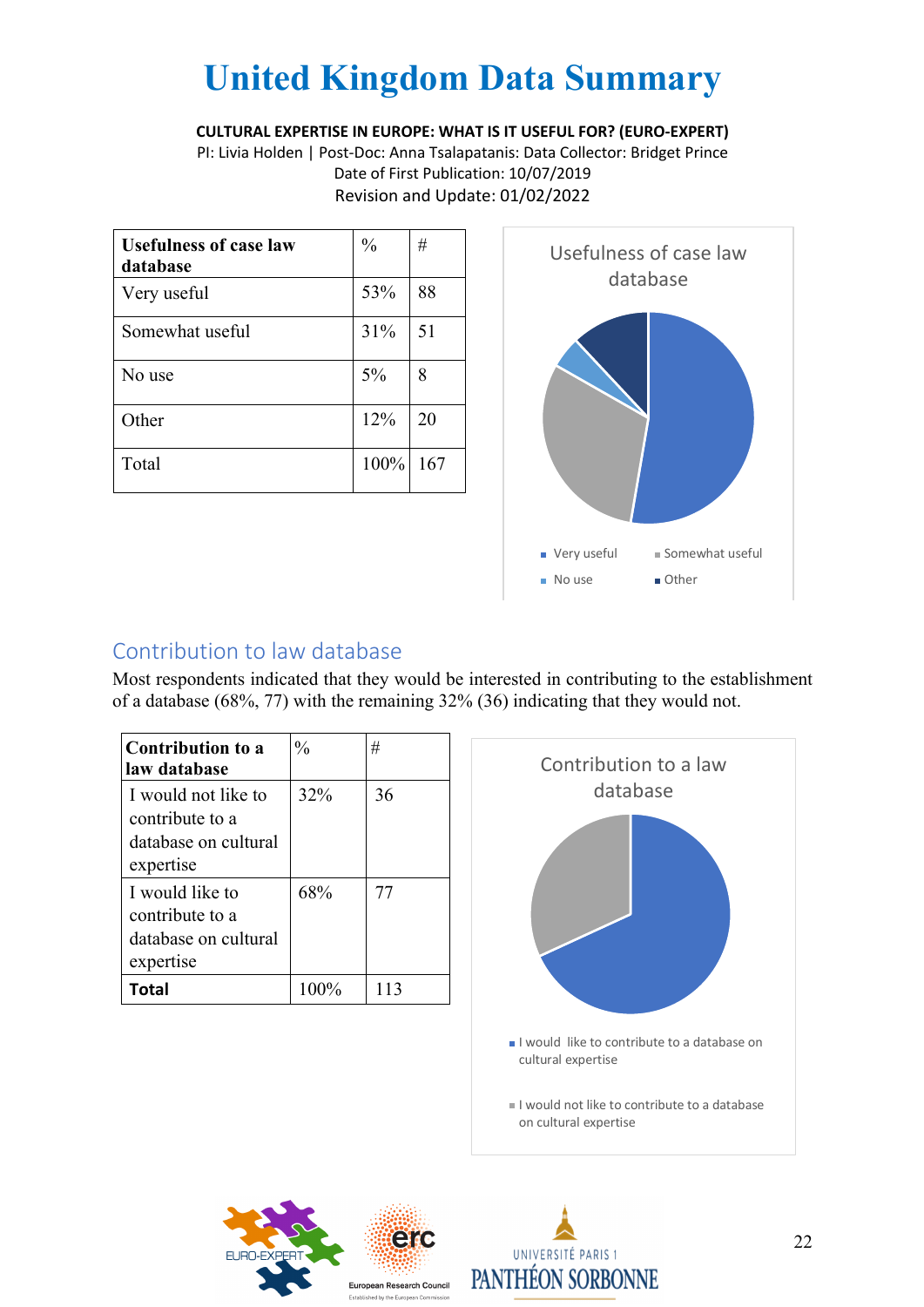**CULTURAL EXPERTISE IN EUROPE: WHAT IS IT USEFUL FOR? (EURO-EXPERT)**

PI: Livia Holden | Post-Doc: Anna Tsalapatanis: Data Collector: Bridget Prince Date of First Publication: 10/07/2019 Revision and Update: 01/02/2022

#### Capacity Building

The most common response to the question regarding the usefulness of a program teaching cultural expertise was 'Definitely yes' (30%, 51), followed by 'Probably yes' (29%, 48) 'Might or might not' (29%, 48), 'Probably not' (11%, 20) and 'Definitely not' (1%, 1).

| <b>Usefulness of a</b><br>teaching program on<br>cultural expertise | $\frac{0}{0}$ | #   |
|---------------------------------------------------------------------|---------------|-----|
| Definitely yes                                                      | 30%           | 51  |
| Probably yes                                                        | 29%           | 48  |
| Might or might not                                                  | 29%           | 48  |
| Probably not                                                        | 11%           | 20  |
| Definitely not                                                      | $1\%$         | 1   |
| Total                                                               | 100%          | 168 |